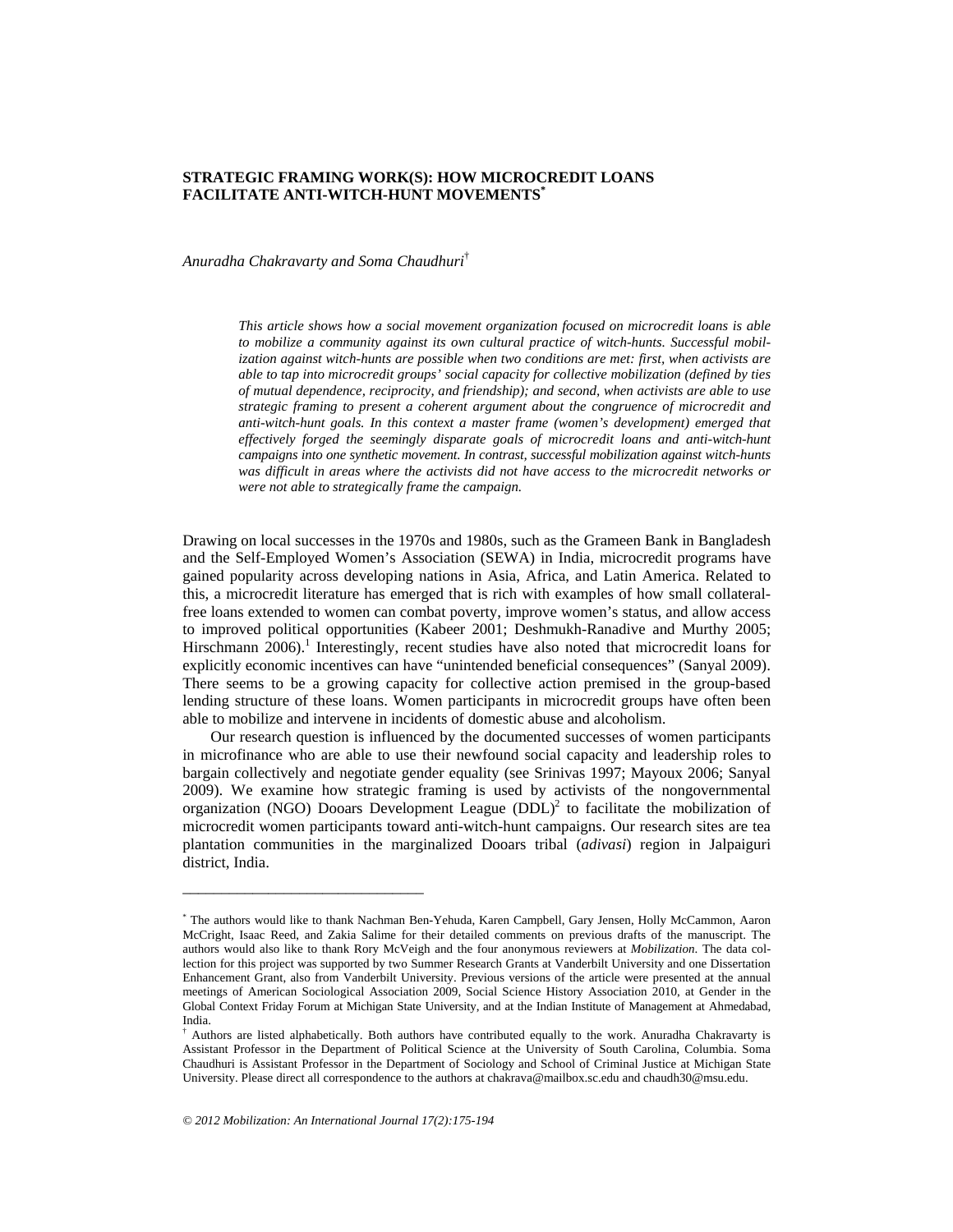Specifically, we focus on the following problems: Why would women, who participate in the noncontentious and low-risk microcredit schemes for improving the livelihood of their individual households, be motivated enough to undertake the risks and social costs associated with mobilizing against witch-hunts that are spearheaded by men, and in which powerful social and political forces in the community are often complicit? Second, how does this movement cohere and persist in pursuing two very disparate goals? The tea plantations are in a tribal community with a long-standing tradition of witch-hunts. This is fueled by local beliefs in the existence of witches, the powers of the *janguru* (diviner), and the desperate need of impoverished and illiterate individuals to make sense of mysterious, often life-threatening ailments that are commonplace given the lack of medical facilities. Witchcraft accusations are also often manipulated to gain the upper hand in local power struggles or household disputes.

The structural, social, and cultural barriers to collective action against witch-hunts are so high in this community that women's participation in the microcredit groups did not guarantee their acceptance of the new goal. In fact, these were competitive goals given that the tensions, differences, and suspicions among the women and their households on the question of witchhunts could undermine the newly emerging sense of solidarity based on their mutually advantageous microcredit engagements. For movement activists seeking to mobilize women towards both goals simultaneously, this represented a "strategic action dilemma" (Jasper 2004).

We argue that activists tapped into microcredit groups' potential capacity for collective action (see Coleman 1988 for the social capital potential of group ties of mutual dependence, reciprocity, and friendship), and through the careful use of strategic frames, worked to persuade these women that one goal was not incompatible with the other. We show that microcredit groups and strategic framing are individually necessary and *jointly* sufficient factors that produce mobilization success. Without the potential capacity for collective action inherent in the microcredit groups, there would be no movement. Without strategic framing or meaning making, activists would not be able to translate the potential for mobilization into action on the ground on the one hand, nor could they manage to maintain movement coherence on the other.<sup>3</sup>

We compare three subdivisions within the district of Jalpaiguri to show that anti-witchhunt mobilization produced some limited, but nonetheless remarkable, successes when DDL activists were able to tap into existing microcredit networks *and* also engage in strategic framing. Our comparison of subdivisions within the same district allows us to control for confounding variables such as worker incomes, police attitudes, ethnic composition of the tea plantation communities, gender relationships, and the extent of underdevelopment in this region. We find that in the subdivision of Jalpaiguri Sadar, women participated in the antiwitch-hunt campaign and continued to coalesce around the microcredit enterprise. While they have not been able to prevent witch-hunts from happening in this area, they have collectively rallied in many instances to rescue victims who belonged to their groups. In contrast, in the subdivision of Malbazar, where microcredit groups are present, the NGOs that supervised these groups (DDL was not involved in microcredit in this area) did not attempt to use strategic framing to harness this capacity for collective action. Women failed to mobilize even when one of their "own" (a microcredit group member) was targeted as a "witch." This comparison suggests that strategic frames are necessary for successful mobilization to occur.

In Alipurduar, DDL activists were unable to conduct a strategic frames-based advocacy campaign on account of the absence of microcredit groups in this area. First, there were no fora such as microcredit group meetings that could serve as a pretext for anti-witch-hunt advocacy. The fear and indifference of the population made it impossible to hold meetings for the express purpose of combating witch-hunts. Second, without access to microcredit finance, DDL activists had to solicit funds from the local police to launch an awareness campaign based on themes approved by the police instead of using their preferred form of strategic frames-based advocacy. Finally, DDL activists needed to be able to tap into an existing reservoir of social capital capable of producing collective action. Thus, on the one hand, the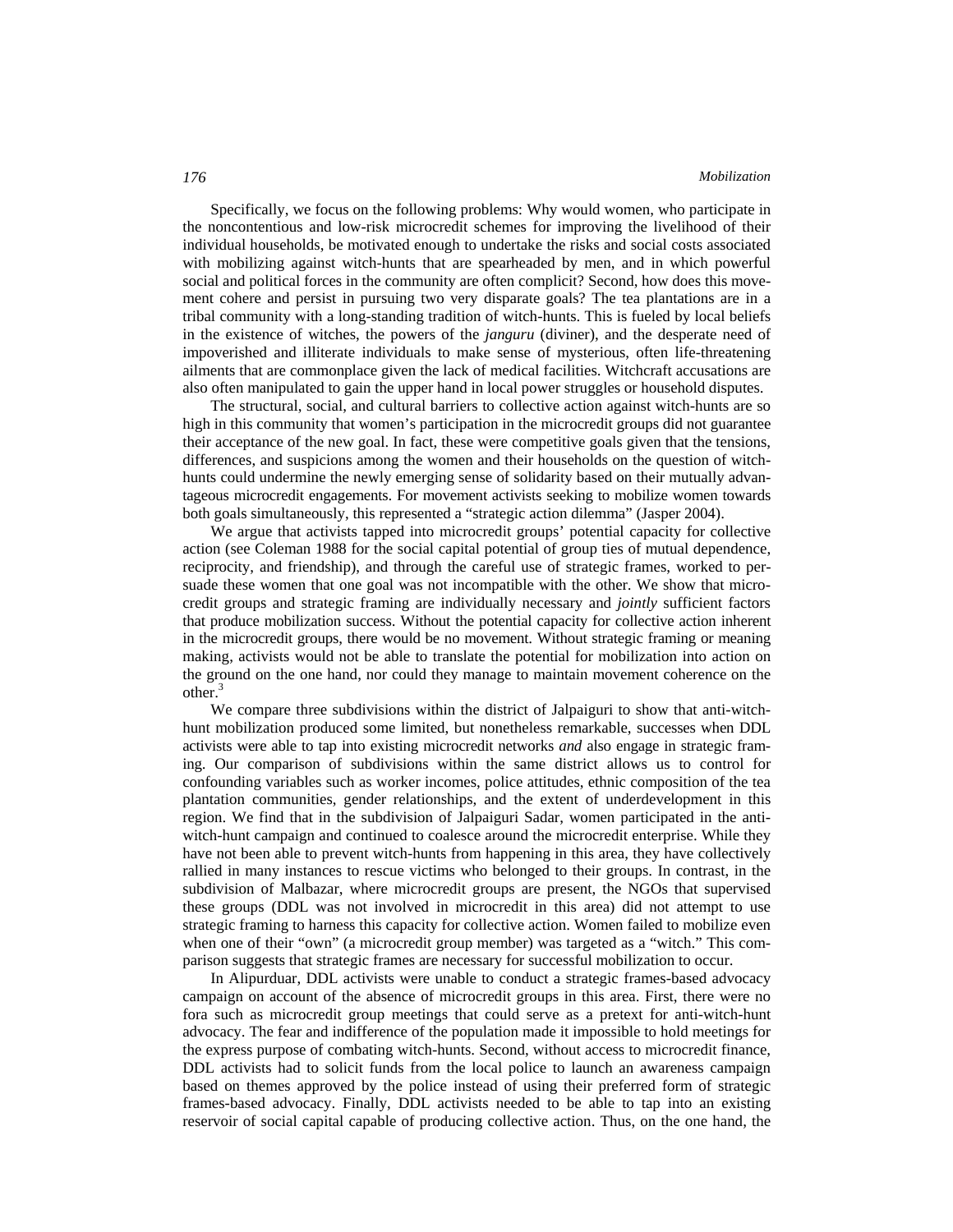existence of microcredit groups is not a guarantee that the NGOs supervising them will tap into their potential for mobilization by using strategic frames (Malbazar). On the other hand, the existence of microcredit groups appears to be necessary for any NGO that intends to launch a strategic frames-based advocacy campaign and successfully mobilize group members against witch-hunts (Alipurduar).

Microcredit groups (indicative of the availability of a low cost strategy to conduct advocacy and the existence of social capacity for collective action) *as well as* strategic framing appear to be vital ingredients toward successful mobilization against the community's longstanding cultural practice. Where DDL activists were able to frame issues strategically and also draw on the resources of microcredit groups (Jalpaiguri Sadar), women participants in microcredit programs mobilized against witch-hunts without apparent conflict between the two agendas for action.

Although the discussion that movements pursue disparate goals is not new, this article contributes to the literature by explaining how the same set of participants voluntarily shift from nonchallenging behaviors to include more risky behaviors that challenge social norms and pursue both simultaneously. In contrast to the bulk of social movement literature that focuses on mobilization against state or corporate actors for policy change, we focus on the problem of how female members of microcredit groups can mobilize against a practice that is fundamental to the spiritual beliefs of their community. In this respect, we respond to Melucci's (1996) call for expanding the scope of the analytic category of social movements.

### **LITERATURE REVIEW**

To understand how movement actors successfully pursue disparate goals, we focus on the frames that DDL activists used to motivate the campaign and shape available choices for movement participants in Jalpaiguri Sadar. Various studies confirm that the most effective movements are those in which the frames used are culturally resonant and thereby meaningful to its constituents **(**Snow and Benford 1988; Reese 1996; Taylor and Van Dyke 2004; Trevizo 2006). At first glance, tribal beliefs in the existence of witches and the traditional practice of witch-hunts would appear to militate against the notion that a campaign calling for mobilization against witch-hunting would resonate widely with its intended audience. A closer examination reveals that there were other cultural resources available that movement activists strategically selected to frame and coherent argument for activism against witch-hunts.

A phenomenological approach to understanding culture as everyday lived experience suggests that individuals are embedded in worlds of meaning that may not necessarily take the form of a systematized or fully articulated structure of beliefs and attitudes (Reid and Yanarella 1974; Butler 1988; Throop and Murphy 2002; Ortner 2005). Lived experiences of the material world generate interpretive schemata through which individuals understand and make sense of their social existence. As a form of knowledge, this is distinct from either traditional belief systems or well-developed social or political ideologies. Tribal women's everyday lives are shaped in profound ways by the twin structures of economic exploitation and gendered domination, in which grinding poverty and male alcoholism are two direct and relentless modes of life experience.

Framing "work" involved tapping into these deeply felt emotions and generating an argument about their linkage to the witch-hunts phenomenon. In this way, the frames were able to strategically present the witch-hunts as part of the problems that tribal women experienced in common. Strategic framing work also involved building a rationale that explicitly acknowledged and clearly explained the connection between the microcredit enterprise and the campaign against witch-hunts. Women's development emerged as a master frame that effectively welded two disparate ends meaningfully into one synthetic movement.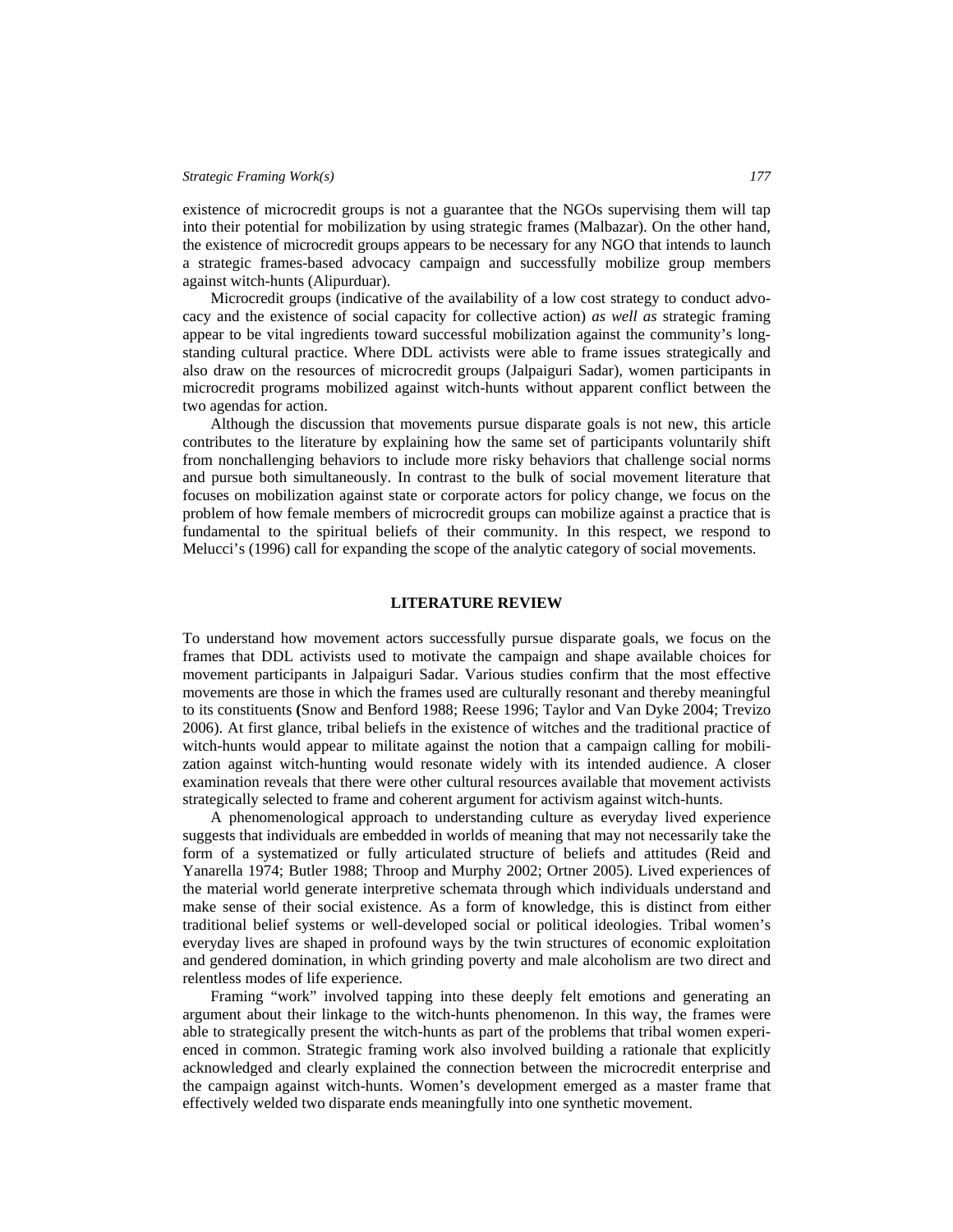The scholarship on framing has received relatively little attention within the growing corpus of literature on the causes of movement success (McCammon 2009: 45). Moreover, an emphasis on the strategic work performed by frames is a recent innovation in the existing literature on framing (Voss 1998; Jasper 2004; Meyer 2006; Noy 2009; Beamish and Luebbers 2009; McCammon 2009; Fitzgerald 2009). We focus on this subset of the framing literature and draw on the experience of social movements that confronted the problem of defusing tensions between the disparate goals and interests of intramovement or crossmovement coalition partners. While these are different types of movement organizations, the logic of the theoretical problem (maintaining movement coherence given disparate goals) is the same. We identify the core findings in this literature and apply those insights to this specific instance of collective mobilization.

### *Framing and Strategic "Work"*

Social movements often build on past successes to advance to new "policy frontiers" (Gornick and Meyer 1998; Rucht 1999). The challenge of maintaining and mobilizing support as they advance toward new goals is a complicated matter, particularly in the case of single movements that seek to forge coalitions between moderate and radical groups with shared causes but different immediate goals (as in the case of the campaign for the homeless in San Francisco in the first decade of this century), or in the case of multimovement coalitions that subsume movements with different causes but shared immediate goals (such as the coalition between the women's suffrage organizations and the Woman's Christian Temperance movement in late nineteenth- and early twentieth-century America) (McCammon and Campbell 2002; Noy 2009).

The difficulties of reconciling competing interests, internal organizational differences, clashing leadership styles, and factional conflicts have been noted in the literature on the civil rights, environment, antinuclear, and a host of other social movements (Benford 1993; Obach 2004; Polletta 2006). As this study is about a movement spearheaded by a single organization, these difficulties have been largely avoided. Nevertheless, a brief survey of this literature on intramovement and multimovement coalitions is pertinent in that it demonstrates the importance of strategic framing in reconciling competing agendas for achieving movement success. We draw on. Beamish and. Luebbers's definition of movement success: the movement must not only meet its stated objectives, but should be able to "persist (as a) . . . viable vehicle of social change" (2009: 648).

The literature suggests that successful frames are those that perform at least three kinds of strategic work. Beamish and Luebbers argue that successful frames are those that enable a bridging process across different movement ends by means of cause affirmation and the "codevelopment of cross-movement commitments" (2009: 665). A decade earlier, Snow, Rochford, Worden, and Benford (1986) had emphasized the importance of frame bridging, but their analysis was focused on the task of linking ideologically congruent frames that were only structurally unconnected. Also, they did not elaborate on the factors underlying a successful bridging process.

Beamish and Luebbers show that disparate movement groups were motivated to commit to a bridging process when faced with a collective adversary (2009: 665). The campaign against a federally funded National Biocontainment Laboratory in a low-income, largely African-American neighborhood brought together community-based activists from the environmental justice movement and activists from the antiweapons proliferation movement who were white, middle class, and from the larger Boston metropolitan area. The impetus for the development of mutual commitments arose from their "shared stories of outrage" as activists experienced setbacks in their confrontation with city officials (Beamish and Luebbers 2009: 669). Similarly, the move to bridge differences is largely contingent on the perception of a common threat. McCammon and Campbell (2002: 236) demonstrate that the conservative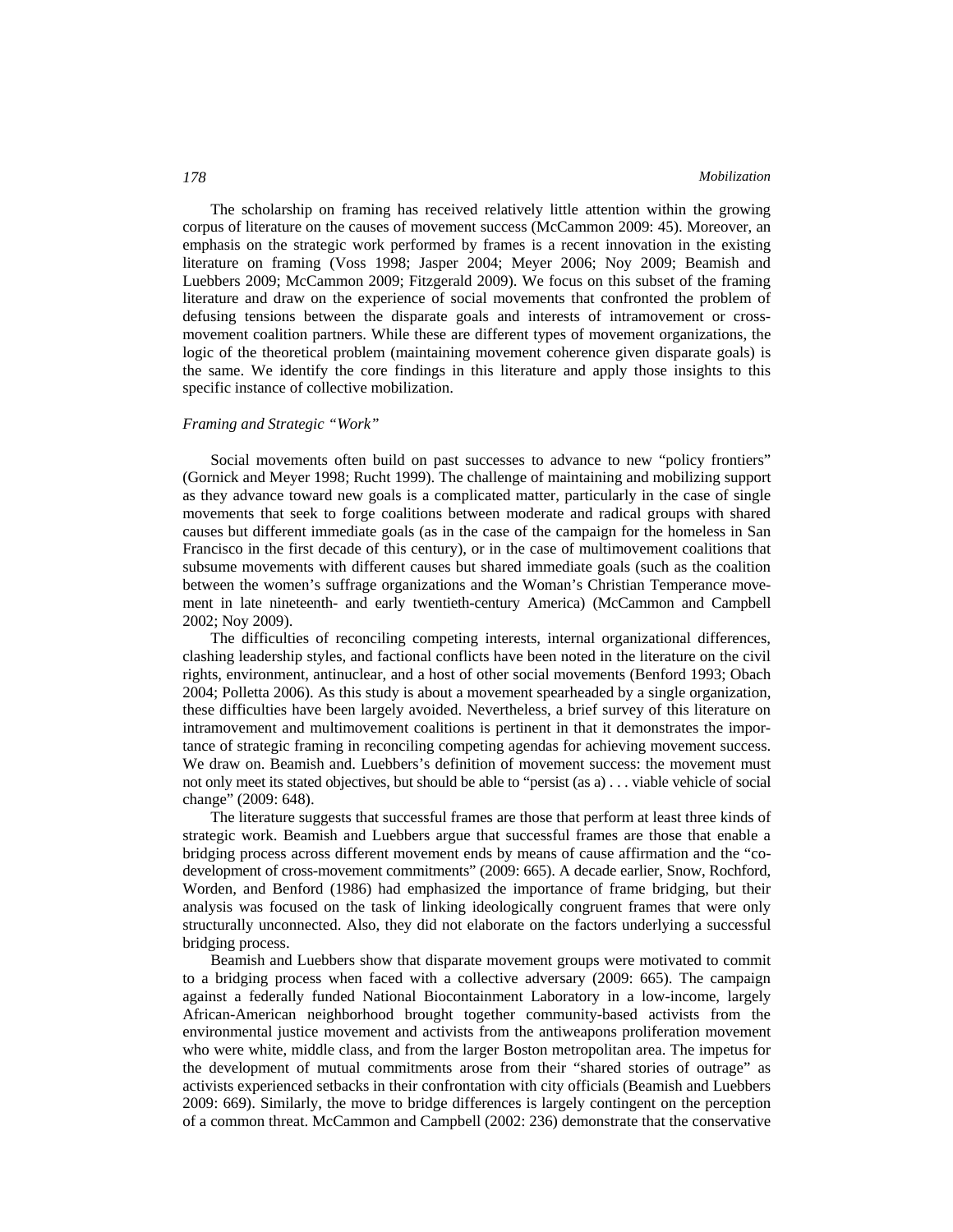Woman's Christian Temperance Union (WCTU) and the women's suffragist organizations faced a common threat from countermovement actors such as the United Brewers Association and its demand to keep the vote from women on the grounds that they would use the vote to demand prohibition. Coalition formation was enabled by mutual adaptation and a degree of shared commitments on both sides.

The second aspect of successful frames is that the frames do at least two different kinds of identity work. First, frames create shared collective categories that are culturally meaningful to movement participants and movement audiences. The construction of a shared identity binds movement actors, minimizes resistance, and enables them to mobilize collectively. For instance, the WCTU demanded prohibition from within a traditional gendered framework, in contrast to the suffragists who demanded that women's right to vote was recognition of women's fundamental equality with men. Upon suffering setbacks, the suffragists adapted their stance by moving closer to the traditional framework of different gender spheres and roles. They now argued that women's voting rights would allow them to bring their unique and separate perspective to the public sphere (McCammon and Campbell 2002: 237). This made it easier for WCTU activists to enter into a coalition with the suffragists. Second, identity work can impact the manner in which movement participants begin to think about their interests. Bernstein and De la Cruz (2009) demonstrate how activists instrumentally pressed for a new collective identity category "Hapa" for multiracial Americans of Pacific descent as they sought to challenge state policies and cultural systems of meaning about racial identification. The authors argue that identity deployment is a "form of strategic action, not simply an expressive, nonpolitical act" (Bernstein and De la Cruz 2009:735).

Finally, the frames that matter for movement success are those that do theoretical work in at least two ways: first, they are structured around clear arguments that provide the rationale for collective action. Building on Cress and Snow's (2000) concept of articulate frames, McCammon explores the argumentative structure of frames used in the women's jury rights movement in the US. She demonstrates how frames that "define the problem . . . as serious and broad in scope," "provide a clear rationale for supporting activists demands," and also "offer concrete evidence to support the frame's claim," are more likely to persuade an audience (2009:45). Second, successful frames forge an explanatory connection between disparate agendas that are not necessarily thought of as congruent. Fitzgerald (2009) shows how faith-based community development organizations (FBCDOs) framed their diagnosis of local social problems in a way that generated a theoretical link between purely religious service provision and the development goals of a welfare state system. Moral issues of drug abuse and prostitution were framed as community development issues because they drove away local businesses in low-income neighborhoods. Thus, FBCDOs were able to seek continued funding from local, state, or federal monies on which they were dependent. It also made possible cooperative relationships between the state and FBCDOs that might create more efficient welfare services provision (Fitzgerald 2009:187-190).

Unfortunately, movements sharing strategic framing can still fail if they are not able to mobilize the resources for independent collective action. In his analysis of the movement against the homelessness problem in San Francisco, Noy shows that material factors constrained the ability of factions to cooperate even when they shared the same diagnostic frames (2009: 237). The resources available for collective mobilization can also be symbolic or discursive in nature. David Meyer argues that movement actors use dominant narratives to claim credit by showing how their activism produced successes (2006: 292). In so far as these stories spur on activists to press new claims, they act as a resource for future mobilization.

Thus, while strategic framing is necessary in order to reconcile tensions within movements or between movement coalitions, it may not in itself be sufficient to produce movement success. An explanation of movement success (as in the case of the subdivision of Jalpaiguri Sadar in this article) must account for both strategic framing and activists' ability to mobilize resources for collective action.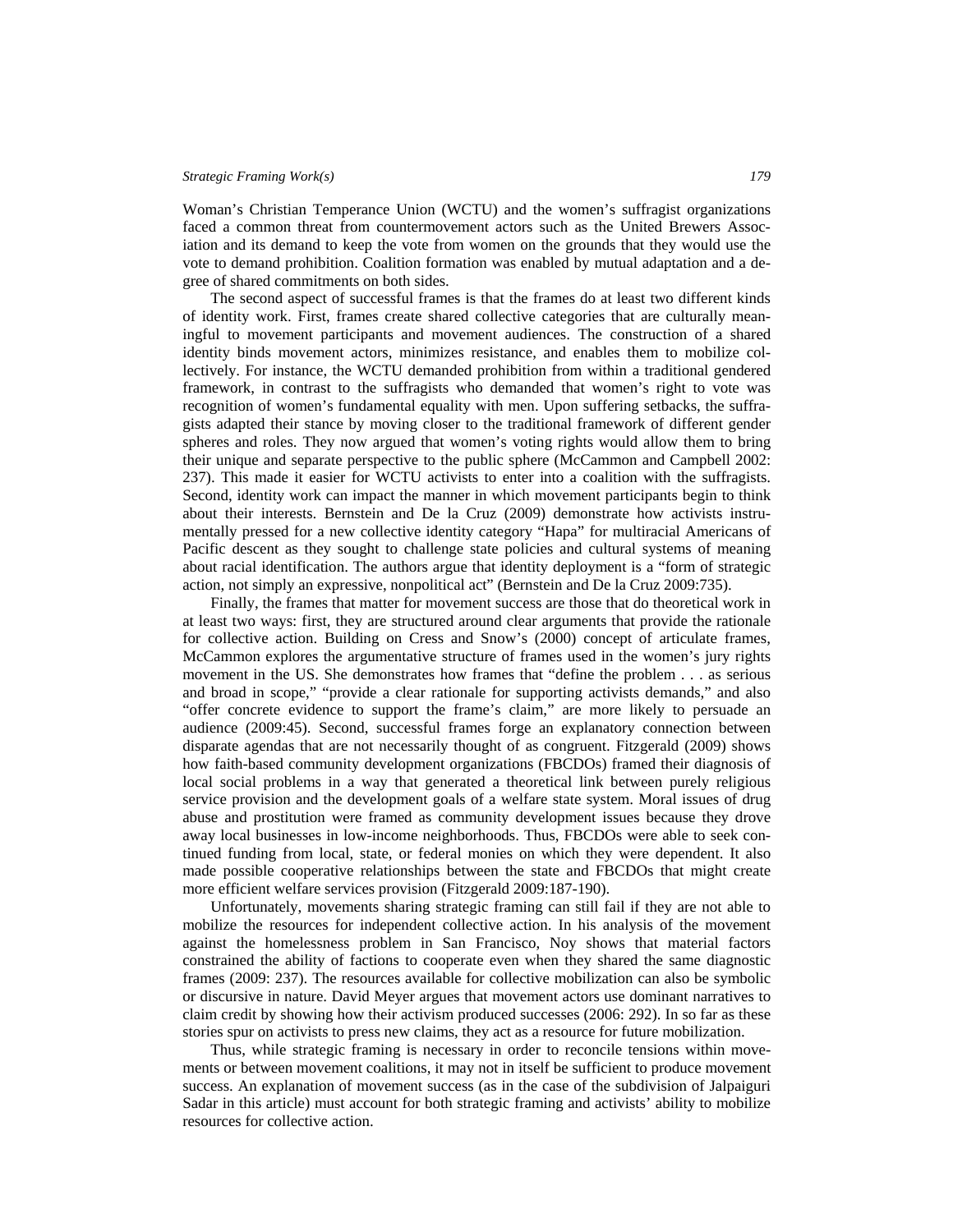## **METHODS AND RESEARCH DESIGN**

Data were collected during seven months of fieldwork conducted between the years 2005- 2007.<sup>4</sup> As there is no law against witch-hunts, there are no governmental records for the total number of witch-hunts in the area. For the subdivisions in Jalpaiguri district considered here (Jalpaiguri Sadar, Alipurduar, and Malbazar), we traced all records of witch-hunt incidents in police and local newspaper archives from 1997-2005. From police records, we looked through the details of cases recorded under homicide, assault, and rape, recording all the cases that included witchcraft accusations in the case descriptions.

From the district government office, we identified a total of 52 NGOs that worked in the district of Jalpaiguri. Of the 25 NGOs that listed microcredit loans among their programs in the district, only one (DDL) also worked towards the goal of eradicating witch-hunts. Jalpaiguri Sadar (the subdivision with the lowest number of witch-hunts—see table 1) has the highest number of microcredit loan programs. DDL has a strong presence and a dual agenda (microcredit and anti-witch-hunt campaigns) in this area. Activists spoke proudly of local women's successes in saving targeted "witches." In Malbazar, DDL has a tenuous foothold, entering the field after six other NGOs working in microcredit programs had already established themselves there. None of these NGOs desired to work against the practice of witchhunts. DDL's work in the area involves the implementation of government health and education programs. Since these programs are targeted at individuals and not groups, DDL activists lacked access to microcredit or other group-based networks that had potential capacity for collective action. DDL activists depended heavily on the intervention of the police rather than that of local women and were able to conduct only intermittent rescue operations. In Alipurduar (which has the highest number of witch-hunts in the region—see table 1), there are seven NGOs that are active, but none of these are involved in microcredit programs. DDL conducts anti-witch-hunt advocacy campaigns but is dependent on police funding for this work. The attendant consequence is that DDL advocacy is guided by a particular kind of police logic in place of the strategic frames that activists used with success in Jalpaiguri Sadar.

Case narratives were generated from in-depth interviews with twenty-five DDL activists that lasted anywhere from two to three hours, as well as participant observation of anti-witchhunt meetings, rescue operations, and activities conducted by DDL. In addition, ten women, who belonged to approximately four different microcredit groups and had participated in successful mobilizations, were interviewed. All interviews, speeches, and field notes were transcribed with the help of qualitative software. Data were coded based on themes that are culturally meaningful (alcohol, gender violence, exploitation) and that resonated with the audience of the anti-witch-hunt campaign (empowerment, development). Each theme suggested a specific frame, and from each data source (interview, speeches, and field notes) sections were extracted and appropriately classified under the themes.

|                                                      | Jalpaiguri Sadar | <b>Malbazar</b> | <b>Alipurduar</b> | <b>Total</b> |
|------------------------------------------------------|------------------|-----------------|-------------------|--------------|
| Witch-hunt incidents<br>$(1997 - 2005)$              | 11               | 15              | 33                | 59           |
| Number of NGOs                                       | 38               | 7               |                   | 52           |
| NGOs that list SHG <sup>*</sup> as a goal            | 19               | 6               |                   | 25           |
| NGOs that list anti-witch-hunt<br>campaign as a goal |                  |                 |                   | -∗*          |

*Notes*: \* SHG (abbreviation for self help group) is the official term for microcredit groups. \*\* DDL formally conducts the anti-witch-hunt campaign in both subdivisions. It is the only NGO that lists combating witch-hunts as a goal.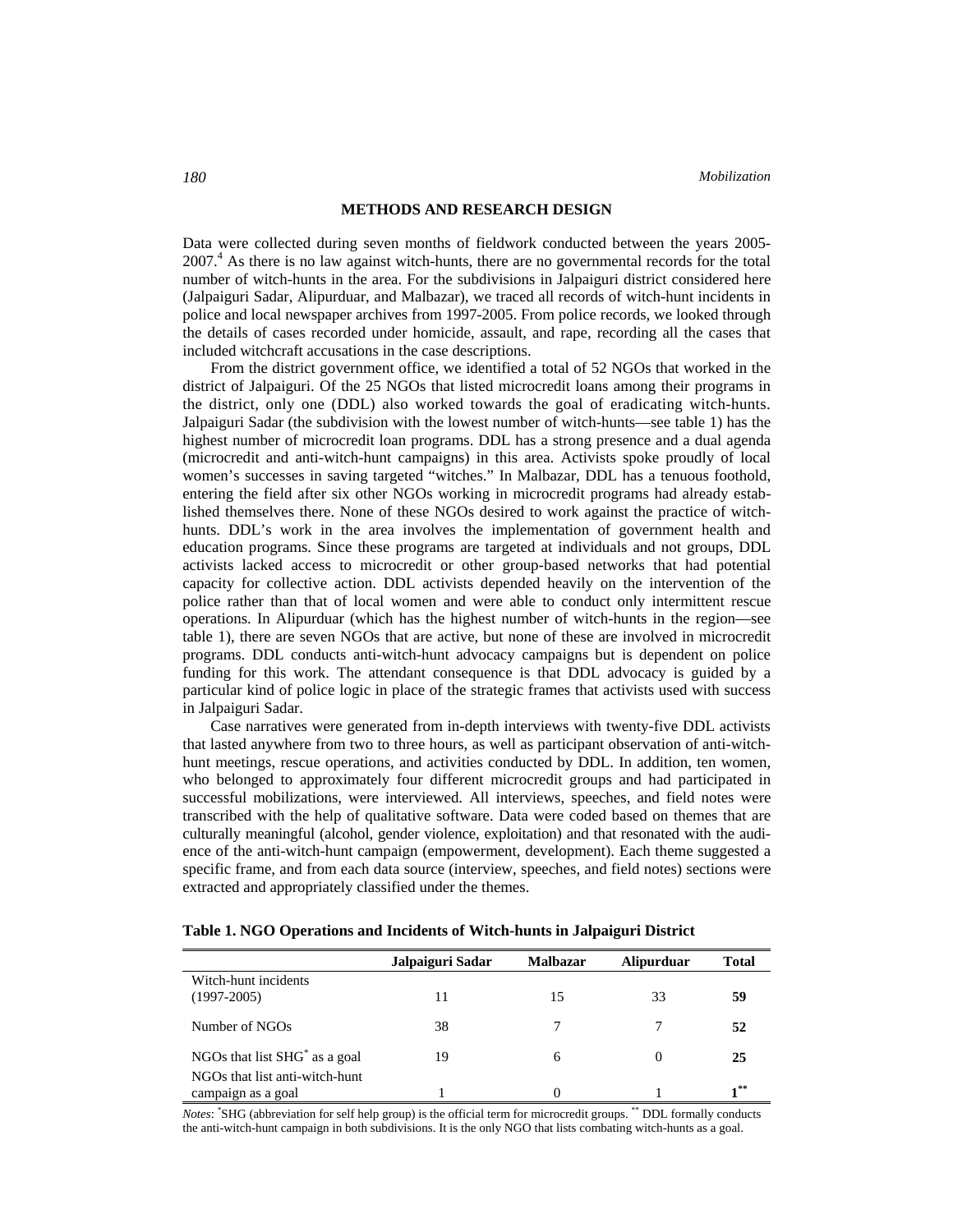### **WITCH-HUNTS IN A TEA PLANTATION COMMUNITY**

The labor force in the tea plantations of Jalpaiguri district is comprised of a tribal population (mainly the Oraon and Munda groups) that arrived from the neighboring regions of Chotanagpur and Santhal Parganas (Bhowmik 1981; Jha 1996; Bhowmik, Xaxa, and Kalam 1996; Chaudhury and Varma 2002). There are very high rates of infant mortality, and outbreaks of endemic fever, diarrhea, cholera, and malaria are commonplace. The lack of modern health facilities or adequate government health aid makes these communities dependent on local alternative medicine, mostly administered by people with little or no formal training (Bhadra 1997; Chaudhury and Varma 2002).

Engaged mainly as tea pickers, the tribal laborers are paid a daily wage of approximately one dollar (Kumar 2006: 115; Centre for Education and Communication 2007) and women laborers are paid less than the men. They are disadvantaged in marriage, property, and inheritance laws (Nongbri 1998; Xaxa 2004) and have no role in public decision making and community rituals (Bhowmik 1981; Bhadra 1992; Baruya 2005). The complete dominance of men in all matters of decision making is critical in the politics of witch-hunts.

The belief in *dains* (witches) occupies a central place in tribal spiritual and moral life even today (Sinha 2007). The *janguru* (diviner) is solicited to use his beneficial (white magic) powers to counteract the evil powers (black magic) of the *dain* or the witch. Witch-hunts are frequent incidents in the Dooars region, numbering almost seventeen incidents per year.<sup>5</sup> The attacks are undertaken in small groups or can sometimes involve the entire village. In most cases, the victims are female. In almost all cases of witch-hunts, the initial identification of a target (the "witch") follows after household quarrels take place. Since women commonly participate in household quarrels, they play an important role in identifying the "witch" and providing a rationale for the accusation. Men take on a more prominent role in the escalation and organization of the hunt.

The data collected in the region by the second author suggest two distinct types of witchhunts: surprise and calculated attacks (see Chaudhuri forthcoming). In the first instance, the victims had no warning beforehand of the witchcraft accusations against them. The immediate cause that instigated the hunt was, in most cases, an ailment in the household of the accuser. Sometimes there were quarrels or a hostile verbal exchange prior to the attack. These attacks are impulsive and the "witch" is often killed immediately. In calculated attacks the targeted victim is aware of the accusation. There is usually some prior conflict, such as a property dispute, between the accuser and the accused. The local belief in witches is manipulated to launch an accusation that might serve some interest of the accuser. The "witch" is given a chance to defend herself at a so-called trial, but this usually ends with the mob attacking the person accused.

# **MOVEMENT ACTIVISTS**

The DDL is a local service-delivery NGO that disburses microcredit loans under Government of India Schemes<sup>6</sup> in the subdivision of Jalpaiguri Sadar. Activists organized women into microcredit self-help groups that comprised about eight to ten members, including the group leader. Monthly meetings are held in the village. Each participant is loaned a small amount of money (no more than 750 rupees, or 18 US dollars) at interest to start her own business (poultry, tailoring, basket weaving) that would supplement the family income from the tea plantations. The interest amount tends to vary, as each group decides this. Usually the amount is lower than the prevalent market rate.

Over the last eight years, however, DDL activists have assumed a more expansive role akin to a social movement organization in trying to mobilize the community against the practice of witch-hunts. This has happened mainly in Jalpaiguri Sadar where its main offices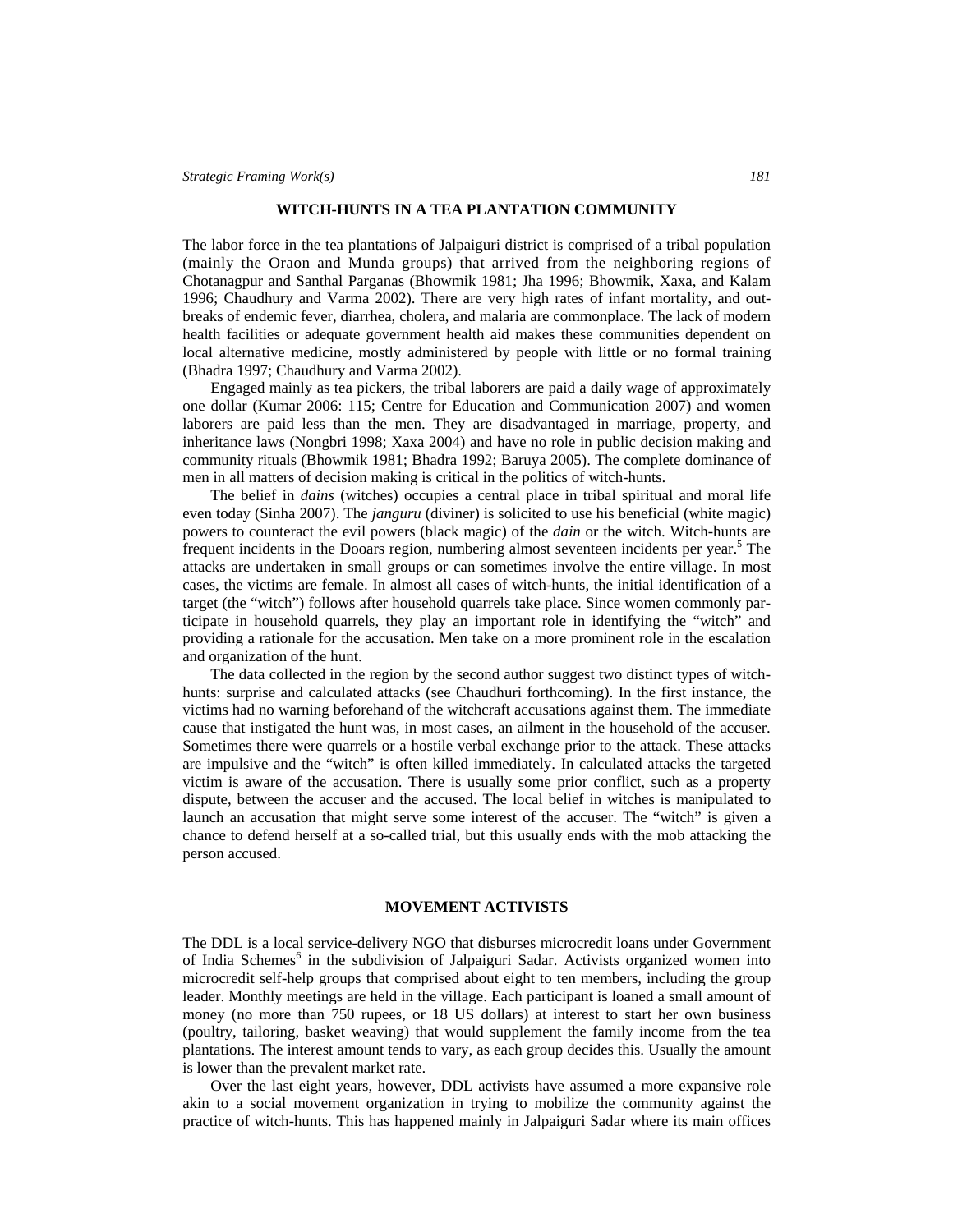are located and where it has control over microcredit resources. In one of its promotional pamphlets, DDL clearly bundles the microcredit goals with its campaign against witch-hunts: "work towards sustainable development to eradicate the problem of hunts." It is in this subdivision that DDL activists have chalked up a number of successes for the anti-witch-hunt movement. In Malbazar, it has acted episodically to stop witch-hunts without pursuing it fully enough to list this as a goal of its program. Its main profile here is that of a service-delivery NGO in the health and educations sectors, not microcredit loans. In Alipurduar, where the problem of witch-hunting is most severe, it has made a sustained attempt to mobilize a movement. There are no microcredit groups in the area and DDL has limited involvement in childcare and health programs.

The NGO is headed by an outsider, a nontribal woman dedicated to the cause of improving the lives of tribal women. DDL activists are almost all women from outside the tribal community. Staff members are on the regular payroll but DDL activists may only draw a small salary when they are assigned to run service-delivery projects on behalf of the Government of India in areas such as education, health, or poverty alleviation. Since there is no financial support from the government for the anti-witch-hunt campaign, activists devote themselves voluntarily to this task, supporting their livelihood by holding other jobs such as teaching in schools and running small businesses.

DDL is the only organization to take up the issue of witch-hunts in the district. While poverty, superstition, and tribal backwardness have been cited as reasons for inaction by local government officials and various other NGOs, DDL, in contrast, has drawn on these very themes to generate a set of frames that have pulled microcredit groups under their supervision into the anti-witch-hunt campaign. We explore these dynamics in the sections below.

# **WOMEN AS TARGETED MOVEMENT PARTICIPANTS**

Suchetana, a DDL activist, pointed to women's involvement in household disputes and women's casual or deliberately malevolent use of the slur *daini* (witch) to explain why mobilizing the women was important for an effective campaign against witch-hunts: "They are the ones that start the witch-hunt initially. If they stop calling each other *daini* then at least sixty percent of the accusations would stop" (personal interview, 2006, Jalpaiguri district). Also, as primary caretakers at home, women's interpretation of the source of illness in the family turns out to be crucial in the initiation of a witchcraft accusation.<sup>7</sup> While the open and direct accusation is launched mostly by men who then mobilize attackers for the hunt, $8$  the role of women is vital during the initial stages that lead to the social isolation of the accused. Meera, another activist, argued, "Today if all the women are united against the witch accusations then witch-hunts would not take place. . . . Look at dowry cases. It is the mother-inlaw and the sister-in-law that harasses the bride. So if you manage to make these women understand that what they are doing is not right, the problem can be solved" (personal interview, 2006, Jalpaiguri district).<sup>9</sup>

DDL activists quickly discovered that attendance was poor for meetings organized specifically around the issue of witch-hunts. This was mainly on account of villagers' suspicions that their traditions were under attack, as well as the general fear of discussing these topics openly given that witch-hunts often led to large-scale arrests and invited trouble for the community. DDL activists started pursuing the campaign against witch-hunts in a concealed manner. Advocacy against witch-hunts began to be introduced toward the end of meetings that were convened expressly for the purpose of discussing microcredit issues. Economic incentives were successful in ensuring that all members of microcredit groups participated in the meetings. Due to the close structure of each self-help group—built on ties of reciprocity, mutual dependence, and friendship—all women stayed until the very end of the meetings. Leaving the meeting early was discouraged, and women participants were constantly reminded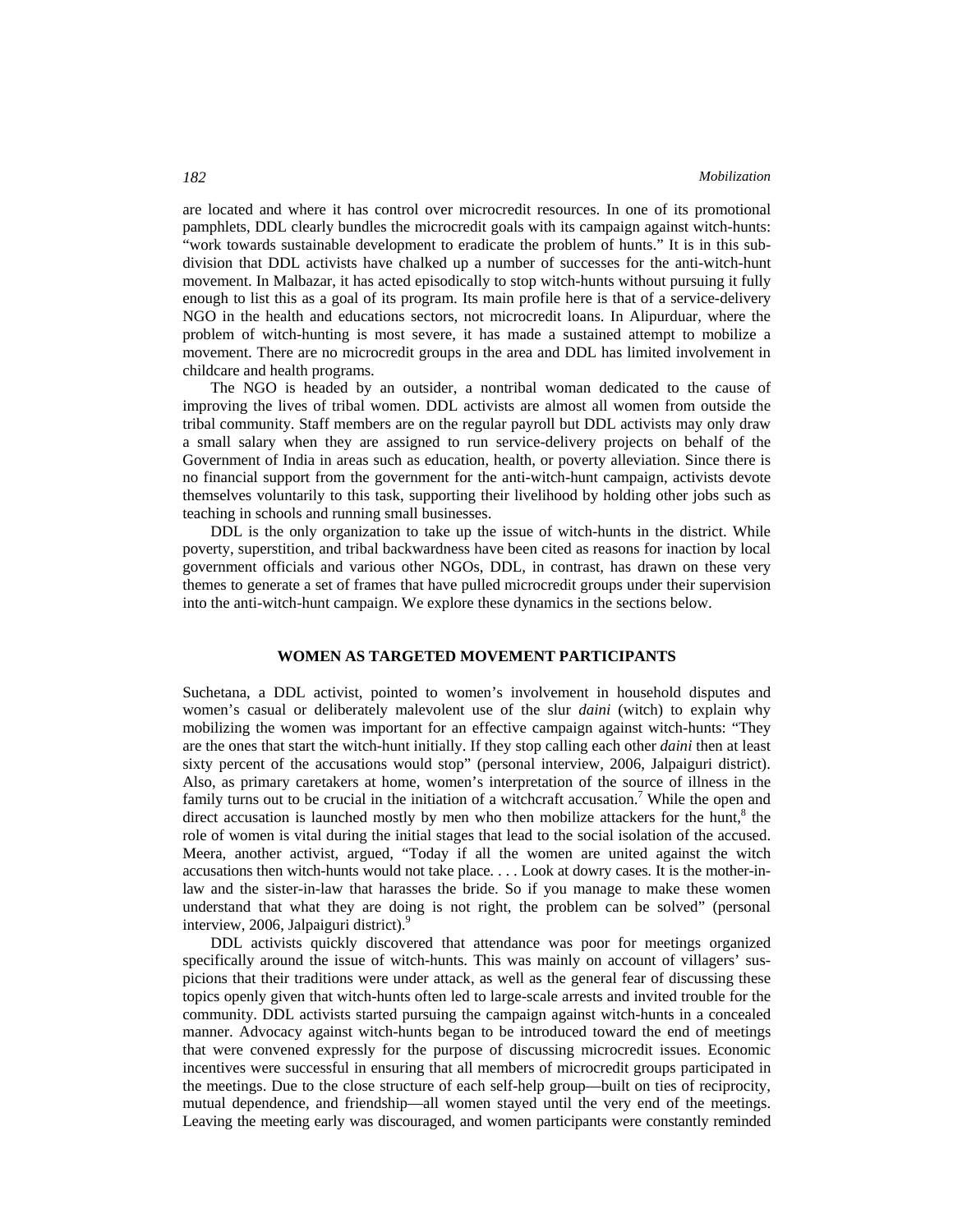of the need to support each other when they appeared reluctant to express their opinions on witch-hunts. While men were not permitted to become members of microcredit self-help groups, they were not prevented from attending these public sessions. Symbolically, the meeting site represented a space where movement participants could discuss both issues. With careful framing, conversations about the simultaneous pursuit of both goals became possible.

# **STRATEGIC FRAMING OF THE CAMPAIGN IN JALPAIGURI SADAR**

Movement activists are signifying agents who are actively engaged in the production and maintenance of interpretative schemata (frames) that guide action by "selectively punctuating and encoding objects, situations, events, experiences" for constituents, bystanders, and even antagonists (Snow and Benford 1988: 137). This is not an unproblematic process given that cultural systems are repositories of multiple ideas, ideologies, and meanings that do not always coexist in congruent harmony (Oliver and Johnston 2000; Snow and Benford 2000). Recent social movement literature recognizes that culture is a complex, multidimensional resource from which new interpretive frameworks can be fashioned by innovative movement activists. In so doing, they create "expanding cultural opportunities" for political activity (McAdam 1994; Gamson and Meyer 1996; Williams 2004; Borland 2004).

In Jalpaiguri Sadar, DDL activists construct frames that amplify existing ideas stemming from the female tribal workers' experiences of vulnerability and exploitation as they live embedded within the plantation economy and the gendered hierarchy of tribal society. Once operationalized, these frames perform a number of strategic functions and are used to orient the audience away from the cultural practice of witch-hunts.

These frames raise the specter of a dual threat that the women face in common and offer a reinterpretation of the witch-hunt tradition. The first threat is framed as the problem of male alcoholism. Meera, a DDL activist, argued, "the women have to realize that there are no witches. The troubles and the mischief...are not caused by witches. It is the men, their alcohol and their lust . . . the women have to realize that" (personal interview, 2006, Jalpaiguri district). Alcoholism is a severe problem among both men and women in the tea plantation communities. Meera's narrative strategically constructs the other or the collective adversary as the inebriated male aggressor, thus overlooking (despite being aware of) the role of women in the early stages of a witch-hunt and producing a simplified binary account of gendered violence. Villagers often refer to the smell of *haria* (alcohol) and "red eyes" when describing the people involved in the witch-hunts. Friday nights are generally believed to be "nights of mischief." As villagers spend their weekly pay on alcohol, drunken fights break out and an exchange of verbal insults could potentially escalate into witchcraft accusations.

Given that many women have suffered domestic violence at the hands of intoxicated male family members, and given the quite visible association between alcoholism and the launching of witch-hunts, it is not difficult to see why this frame might resonate with the women. The frame encourages them to make common cause of their suffering both on the domestic front and as potential targets of witch-hunts. It explains the violence as stemming from the ubiquitous problem of male alcoholism. Rallying her audience at a meeting shortly after a woman was rescued from a witch-hunt, Lipi, a female activist, warned, "even though we have managed to stop this [witch-hunt] . . . the *peena* [alcohol consumption] is still on. As long as the *peena* continues you cannot do anything" (public speech, 2006, Mourighat, Jalpaiguri Sadar).

The second threat is framed in the form of a conspiracy theory in which the tribal population is easily exploited because of their superstitious beliefs in witches and their lack of education. Similar to the arguments on male alcoholism, the activists use the logic of class stratification and inequality to create a second thread of the othering narrative. The conspiracy of the "others" resonates with women's experience as tribal workers on the plantations and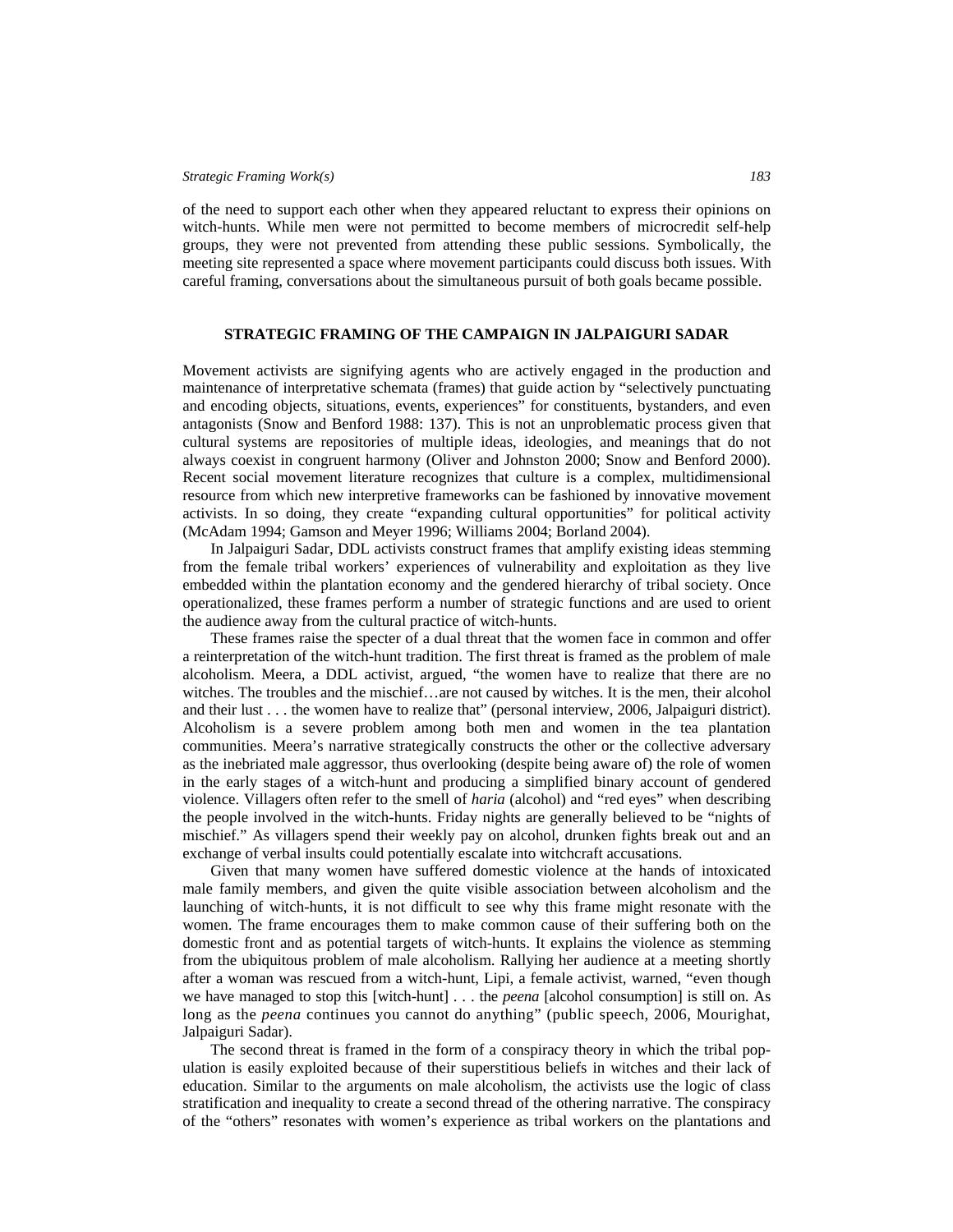their struggle to survive against the machinations of powerful fellow villagers and nontribal plantation managers. This frame suggests that the practice of witch-hunts makes them more vulnerable to exploitation and calls for common cause in defense of tribal interests.

Addressing the village crowd at a microcredit meeting one Sunday afternoon, Suchetana explained:

*Opobadh* [false accusation], *opoprochar* [spreading false accusations] . . . makes us divided . . . brings in division and animosity between families, just to serve an individual's personal interest . . . we have to understand that this [witch-hunt] has done us no good. It cannot do any good . . . you have to survive, and being buried in superstitions does not help. We have to get rid of these beliefs. . . . Witches are mere creations of some evil conspirators . . . who do not want to see you developed. They do not want to see you debt free. They do not want your children to go to school. Because if they did [really want your children to go to school], then it would not serve their interest. (public speech, 2006, Mourighat, Jalpaiguri Sadar)

# Another activist, Balaram, stated:

You will see that in areas where there is little education . . . and no resources for education . . . some *matabbar* [local goons] take advantage of the situation. . . . What will the poor illiterate tribals do? Naturally the illiterate people in the village do not understand the politics. They do not understand the illness too. All they understand is *daini protha* [witch tradition] and *jaddu vidya* [black magic]. (personal interview, 2005, Jalpaiguri district)

While not tantamount to a fully developed social theory of exploitation, these understandings constitute the basis of women's lived experience in the tea plantations. These frames offer a diagnosis of their most immediate problems and tap into deeply felt emotions and resentments. They attempt to forge a common identity and a common set of interests in place of an internally divided population in which women were indifferent to each other's plight or conspired against each other for private gain. The frames attempt to motivate women to undertake collective action to defend each other against the practice of witch-hunts.

The goal of campaigning against witch-hunts is theorized as being congruent with the goal of women's participation in microcredit loans. If microcredit loans are about tribal women's development, intervening to stop witch-hunts was framed as a step toward tribal women's empowerment. They had to fight against the superstitions and practices that reinforced the inequities of gendered, class, and ethnic hierarchies. This point is well-illustrated by a DDL activist in one of her speeches: "We are a group whose interest does not end with loans. We want to uplift our lives. You [the women] cannot continue to believe in witches and talk about *unnati* [development]. . . . We have to understand that this *daini pratha* [the witch tradition] is *ku-shangaskar* [bad custom]" (public speech, 2007, Mourighat, Jalpaiguri Sadar).

The overarching theme of development emerged as the connective tissue that bridged the distance between the two disparate goals of the movement. By making women's empowerment contingent on their ability not only to improve their livelihoods (via the microcredit enterprise), but also to combat superstitious beliefs (via acting against witch-hunts), it affirmed the importance of mobilizing to achieve both ends. At the end of a meeting held in the courtyard of the village high school<sup>10</sup> to discuss the progress of the self-help group (*Chetana*) and the launching of Below Poverty Line (BPL) schemes of the government,<sup>11</sup> the discussion turned into an anti-witch-hunt protest. Suchetana, the social activist, declared:

We did not form this group just to give and take loans. We, the organizers and you [addressing] the women] want, through *Chetana*, that within this community, there may be peace. . . . *Daini pratha* is in existence for a long time. This is not just today's problem. Why did this [meaning belief in witches and witch-hunts] come to happen, what are the real reasons behind witchhunts, in which areas is it most prevalent . . . we have to bring these in front of you. (public speech, 2006, Mourighat, Jalpaiguri Sadar)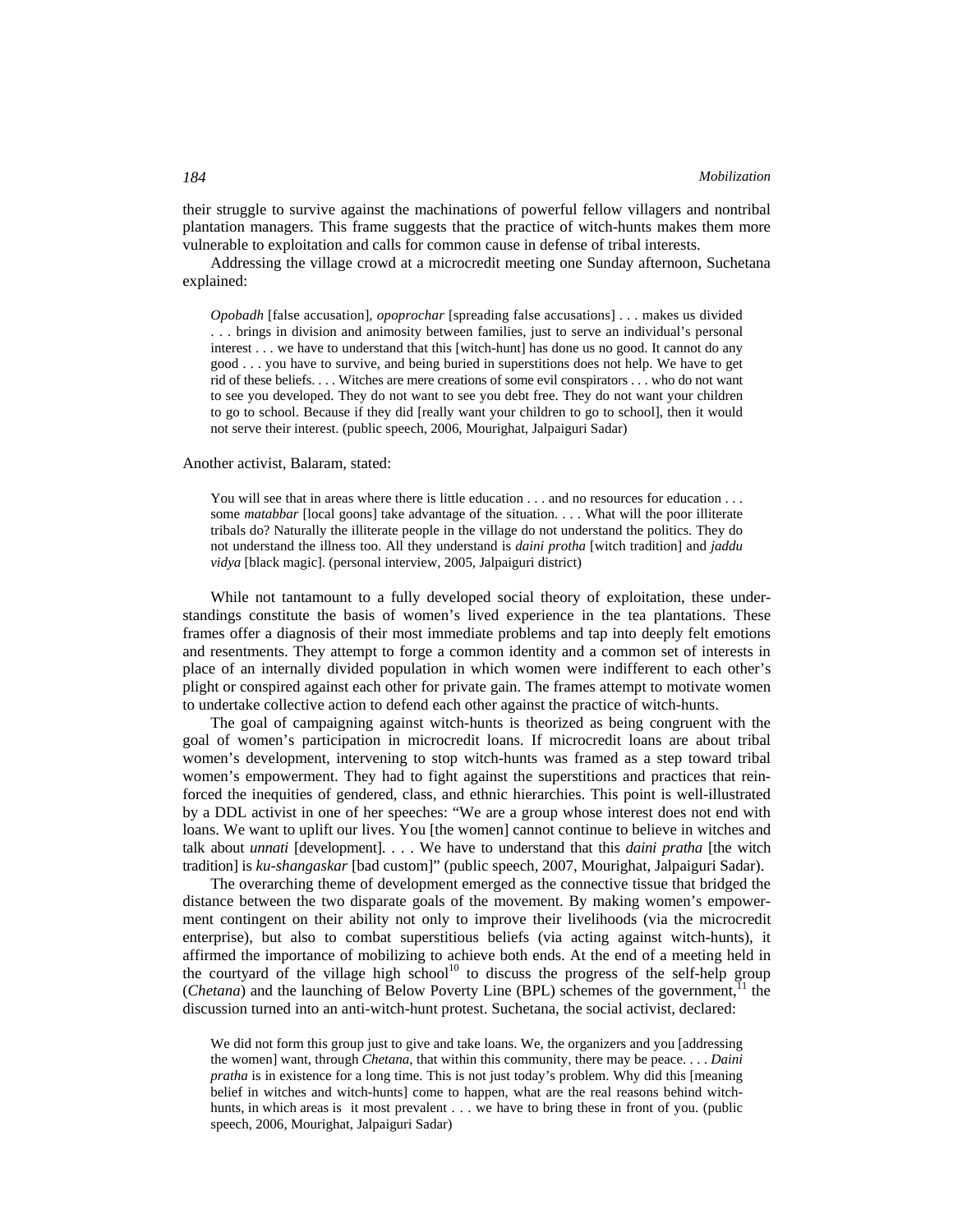The women are reminded of the intricate connection between the pursuit of the microcredit enterprise and advancing the anti-witch-hunt campaign. In fact, the latter goal is framed as a defense of the gains of the microcredit program. Suchetana continued:

Sisters, you have formed this community. . . . Because of this community you all have benefited some things. What are these benefits? I do not think that I have to explain because you know these [benefits] very well. In every *para* [community] in this village we have formed a group . . . there are good relations between everyone because of these groups . . . you are there in sorrow and happiness for everyone in this group. Previously you had to think to borrow a mere fifty rupees. Now you do not have to think about these any more…this has given all of you dignity. Your children go to schools. . . . You have realized that there are no witches. (public speech, 2006, Mourighat, Jalpaiguri Sadar)

Not surprisingly, the call for justice is an important ingredient in the demand for women's empowerment. At a village meeting held after five women were murdered in a witch-hunt, Shova, a DDL activist, promised the victims' families that "we will make sure that every guilty person in this incident is locked up. We will not let the guilty get away" (2005, Mourighat, Jalpaiguri Sadar). On account of the delayed response of the police, or sometimes the lack of police intervention altogether, the women participating in the microcredit self-help groups are encouraged to intervene and use social pressure to elicit a confession from the accuser. After the successful rescue of an accused "witch," a DDL activist celebrated, stating, "The women of our microcredit groups decided among themselves that the accusations against Lalitha [the accused woman] were incorrect. Even the accuser's wife joined our campaign. . . . Our voices were stronger and the man became quiet. He stopped the threats and begged for forgiveness. Today Lalitha . . . lives in her own house peacefully" (public speech, 2006, Mourighat, Jalpaiguri Sadar).

The celebration of successes advances important mobilization goals. It bolsters the women's sense of agency and rallies them in the face of potential demoralization that can arise from failure. Barely weeks after another successful rescue of a "witch," a meeting was held to enable the women to come out of their homes on the pretext of microcredit loans. Balaram, a social activist, addressed the women in the following way:

All of you are members of our microcredit groups. All of you are aware of a witch-hunt incident in this village. In that incident you have together as a unit protested the incident and transformed it into a unified campaign. We have been successful in our *andolan* [movement]. The people, who have been torturing women in the name of witches, because of our *andolan*, have been forced to confess their guilt and wrong doings in front of the entire community . . . and had to beg for forgiveness. (2005, Mourighat, Jalpaiguri)

# Suchetana picked up Balaram's train of thought, stating:

There were 500 women from our microcredit groups who participated . . . not one or two. The *panchayat* [local council] became tired at our persuasion and agreed to join us. . . . Soon after this we thought that there will be no future witch-hunts in this area. But what did we see? We saw that the hunts began again . . . within our microcredit groups. But we, the women have been successful in preventing it again. This is because we have come together as a group…we take development of our women seriously. (2005, Mourighat, Jalpaiguri Sadar)

Kim Voss (1998) has argued that acknowledging failure can also serve as an important movement resource—it spurs participants on to fight harder. While the successes are celebrated, the women are also reminded about their defeats. In fact, they are told that losing their momentum would mean losing face. Lipi raised the prospect of public humiliation when she stated in a public address: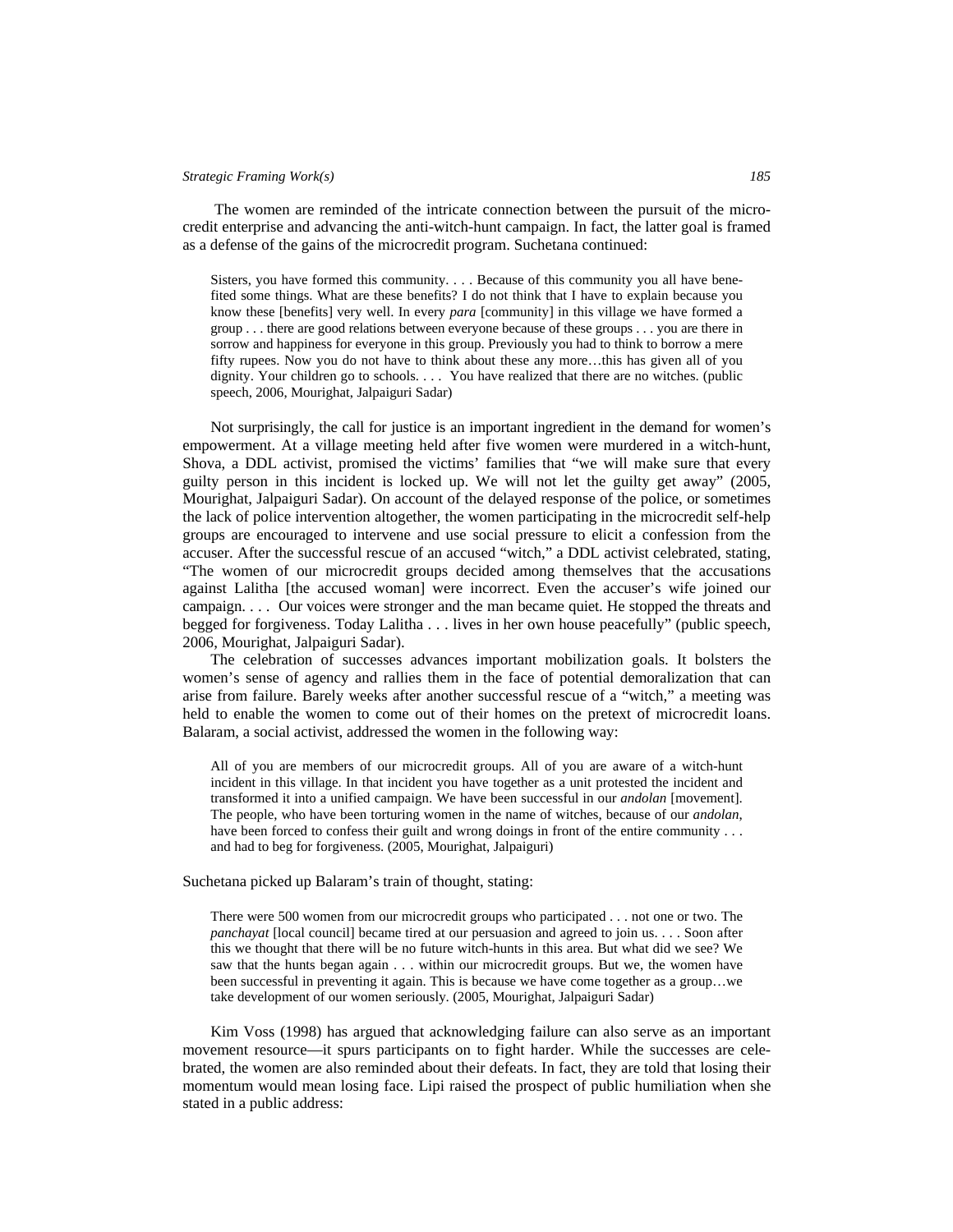You will have to tread very carefully in the plantation area. . . . Your success story, our antiwitch-hunt meetings, the songs that you have composed, the plays have been broadcast on television. The outside world now knows your story. The outside world knows that the women of Bhirpur have fought and protested against the tradition of witch-hunts. They [the women] have come out in the streets and the world thinks that the tradition of *daini* has been eradicated from this area. But if the witch-hunts start again, and they will if the p*eena* [alcoholism] continues among your men, you will be ashamed to show your faces to the outside world. (2005, Mourighat, Jalpaiguri Sadar)

Thus, the frames constructed by DDL activists perform all three types of strategic work that emerge in the literature as significant.<sup>12</sup> As demonstrated above, these frames raised the specter of common threats—male alcoholism and class conspiracy—and forged a common sense of identity—of women dominated by their men and by the upper classes—in the process. The overarching theme of development and empowerment serves as the glue that welds the microcredit and anti-witch-hunt goals together. This master frame reduces the potential for cognitive dissonance between movement goal and long-standing cultural practice on the one hand, and between the two movement goals on the other.

# **SUCCESSFUL MOBILIZATION IN JALPAIGURI SADAR**

The case of Lalitha Oraon, a married<sup>13</sup> tribal woman, illustrates how microcredit self-help groups mobilized to rescue an accused "witch." Lalitha had been accused on two prior occasions by her neighbor, Ravi, an Oraon man whom fellow villagers described as a powerful individual with close connections to *panchayat* (elected village council) members. In both instances, Lalitha produced a false confession and paid a fine in order to stave off a possible attack. It was not long before this neighbor accused Lalitha again, this time alleging that her witchcraft had produced disease in his livestock. A low-level police inquiry did nothing to stop the accuser from conspiring to kill the intended victim. By this time, however, Lalitha was a member of a microcredit self-help group. One of the women in Lalitha's network received news of an impending attack and informed the local DDL activist as well as the other women in the group. Within a few hours, all of the twenty-six self-help groups in the village had been alerted. Some of the women gathered in a vigil around Lalitha's home while others surrounded the accuser's home and called out to his wife, Golap, who also happened to be a member of Lalitha's particular group.

Recalling the events of that night, one of the women (Rajani) narrated:

We sort of outsmarted them [the accusers], by holding a meeting at their place. Seeing our numbers . . . and we had the local activist as well . . . Golap was frightened.. . and of course there was Ravi who kept on saying that Lalitha was a bad influence and wanted to get some of us to support him. All the self-help group members started to persuade Golap to withdraw the accusations. We told her that Lalitha was our self-help group sister. She [Lalitha] needed our support. We reminded Golap how Lalitha had looked after her children when she was ill, and how much she [Golap] had benefited from our support financially. We reminded her that it was us who came to her rescue every time her husband got drunk and beat her. . . . Golap became persuaded, and she joined our group against her husband and his friends. This was a huge emotional boost for us. (personal interview, 2005, Jalpaiguri district)

The vigil lasted all night. It turned into a meeting in which many of the women were joined by their families and other villagers (including men and women), who collectively insisted on the withdrawal of the accusations. Rajani continued, "We were united . . . it was remarkable how the self-help groups came together. Everyone was speaking and talking about how there are no real witches. We kept the pressure on Ravi all the time. We spoke about the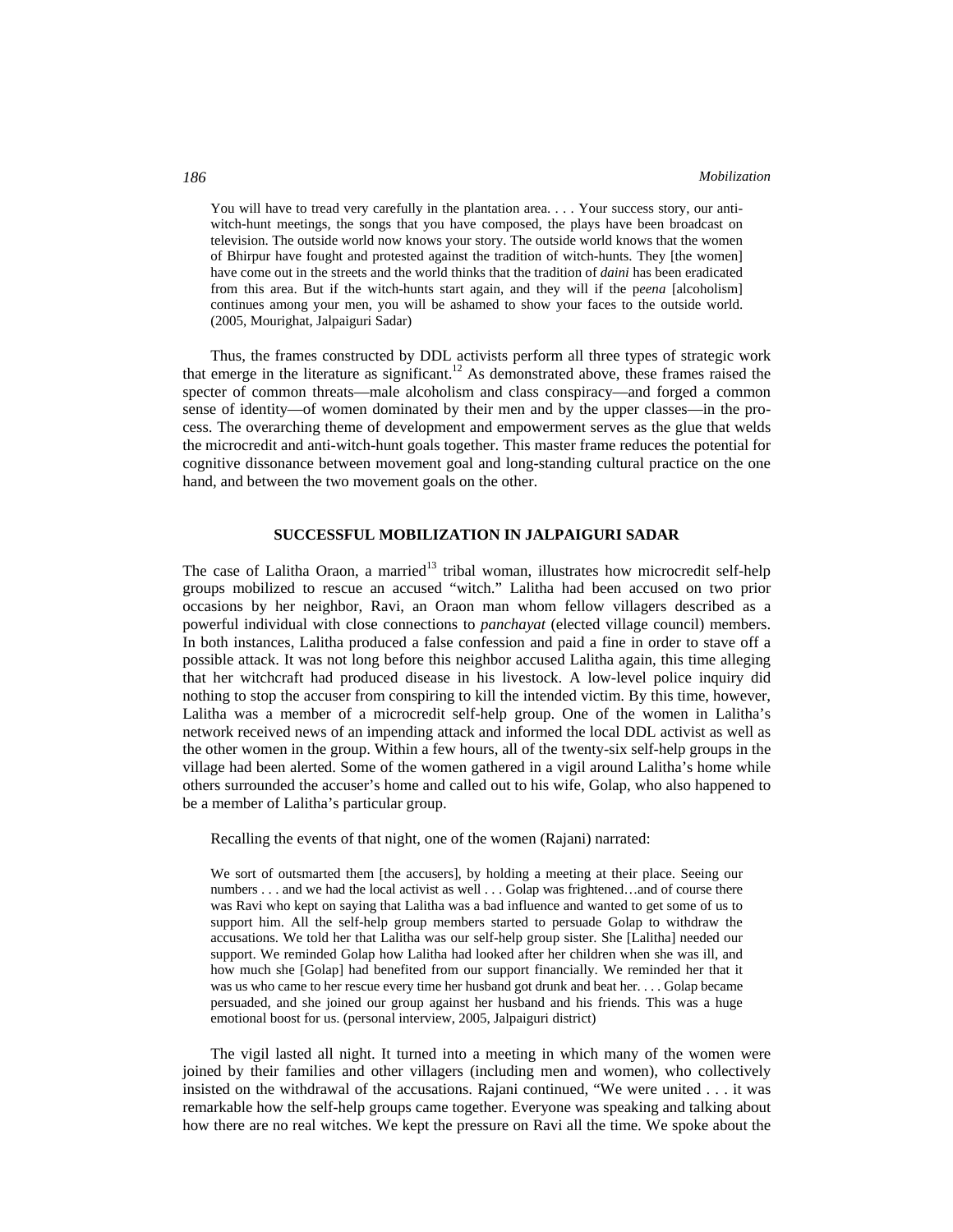superstitions and how some people [Ravi] took advantage of our simple minds. In the end it worked" (personal interview, 2005, Jalpaiguri district). Cowed by the unyielding social pressure and the arrival in the morning of a senior DDL activist from the city, the accuser and his accomplices capitulated. "Ravi and his friends became very quiet. He started saying that he had made a mistake. . . . As soon as he said that, we dragged him to Lalitha's house . . . Golap was the one who insisted that Ravi should beg for Lalitha's forgiveness. She said, 'You should be taught a lesson. . . .' They begged for forgiveness" (personal interview with Rajani, 2005, Jalpaiguri district).

While the above account illustrates the predominant role of local women's agency in the rescue, there are cases in which DDL activists played a more active leadership role. Lipika Munda, a married member of a self-help group, was accused of practicing witchcraft. Since one of her accusers was a powerful member of the *panchayat* (elected local council), the villagers were reluctant to protest. With the *panchayat's* support, the accuser procured the services of a *janguru* who would conduct the necessary rituals against this woman. The local DDL activist lodged a complaint with the police and launched a public campaign. Activists from the city poured into the area, organized meetings of self-help groups on a daily basis, invited representatives of various political parties, and pressured senior police officers to speak at these forums. A woman participant in the microcredit programs in the village narrated the events:

We . . . went to Lipika's house and asked her to come and speak at the meeting. Lipika was very afraid. She looked as if she saw death in front of her. We told her that all her self-help group sisters were there with her. . . . She looked crazed with fear. . . . We conducted meeting after meeting . . . in the primary school compound, in the local *panchayat* compound. There was just one purpose . . . that we stop the witch-hunt. At the meeting in the *panchayat* compound there were 500 women. They came from neighboring villages too…all were part of self-help groups. The *panchayat* grew tired of us. We were just not one member but all of us. They finally gave up. . . . We created dramas and wrote songs overnight against witch-hunts, and performed them at the meetings. Everyone helped. We brought in tables, chairs, hand fans, water, and tea for the people . . . it was a big campaign. The remaining members of the *panchayat* saw our power and got scared. They too joined us and started speaking against witch-hunts. Finally the accusers asked for forgiveness. They had to do it in front of everyone. It was a moment of triumph for us. (personal interview, 2005, Jalpaiguri district)

The quick diffusion of news of an impending witch-hunt and the mobilization of the women against their accusers illustrate the importance of microcredit networks and the ties of reciprocity and friendship that were used to thwart these attacks. The following section demonstrates that when one or both factors (microcredit groups and strategic framing) are absent, failure to mobilize is the result.

# **FAILED MOBILIZATION: REFLECTIONS ON MALBAZAR AND ALIPURDUAR**

DDL has worked fitfully to prevent witch-hunts in Malbazar and has not claimed advocacy against witch-hunts as one of its official goals in this area. It began to work in Malbazar after other NGOs had already established their dominance in the microcredit sector. At the time of this research, DDL's presence in this community was limited to implementing the government's health and education schemes that were targeted at individuals, not constituents organized in groups. Without involvement in microcredit programs, DDL activists could not organize women into self-help groups, call for anti-witch-hunt meetings concealed under the pretext of discussions on microcredit, or engage in the kind of framing that aligned microcredit goals of development with mobilization to prevent witch-hunts.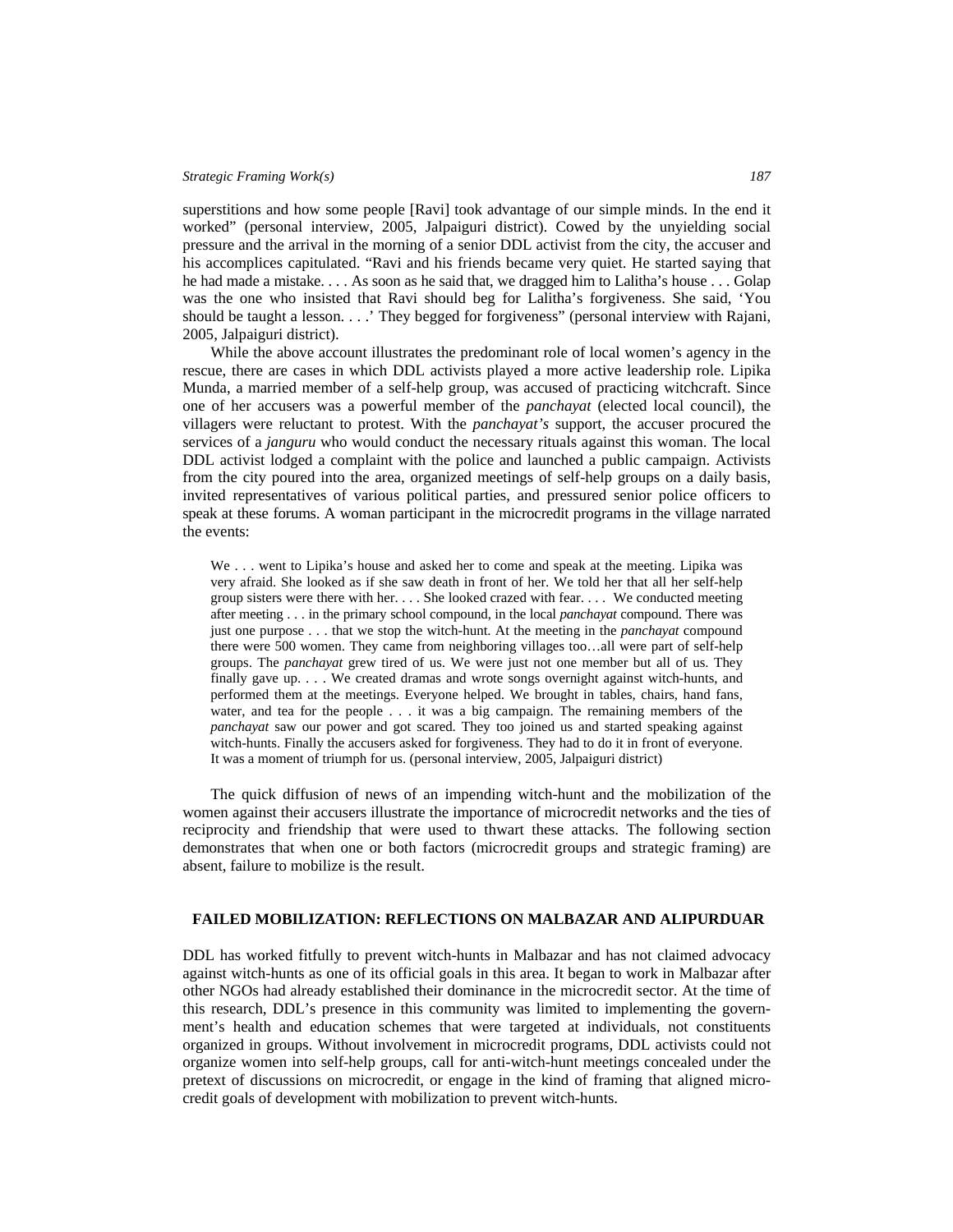Malbazar has the second highest number of witch-hunt incidents in the district (see table 1 above), and interventions attempted by DDL have mostly been unsuccessful. We use the following example to illustrate this. In the Chandmoni Tea Estate, a local villager colluded with the *janguru* to accuse five women as "witches." Four of these women were members of local microcredit groups whose other members did not rally to save them. In the presence of the entire village, the *janguru* tortured the women for three days before killing them. Men and women joined the *janguru* as active and passive participants in the torture.

DDL activists got word of the ongoing witch-hunt on the second day of the torture. Unable to mobilize the population in defense of the accused, they failed to stop the witchhunt. They responded to this event in two ways. Although unable to access microcredit groups organized by other NGOs, they continued to emphasize the need for advocacy against witchhunts and appealed to the district administration to allocate funds for an advocacy campaign. They also expressed their frustration at the failure of the authorities to intervene even though DDL activists had notified them of the witch-hunt underway. In a letter to the district administration, DDL activists wrote:

Our organization got the news on the second day when not all of the victims were even killed. Despite our request to the highest administrative authority of the district, no immediate measures were taken. Our report on the missing women who were taken on suspicion of witchcraft was received with a pinch of disbelief. . . . Our report...was not believed till dead bodies started appearing. (2003)

In another more recent incident of a witch-hunt in Malbazar, Purnima, an accused "witch," fled the village and managed to reach the local police station for help. The local police then contacted DDL to give the woman temporary shelter. An excerpt from a journalist's report appeared in a local newspaper describing the return of this woman to the village:

On our way [to Malbazar], we tailed two sleek vehicles. The first carried a posse of policemen, while the subdivisional police officer and the officer-in-charge of Matelli occupied the other. It was a strange spectacle: civil and state institutions—the police, the media, and an NGO—had colluded to force a reluctant community to take back an innocent woman. On reaching [Malbazar], a quaking Bishwanath [the accuser] was produced in the *mukhia's* [elected local leader] office and then instructed to give a written undertaking guaranteeing Purnima's safety. The man promised all that and more. It was arranged that Purnima would live with Bishwanath's family till she got her job back. Before parting, the two were made to stand together and their photographs taken to symbolize Bishwanath's [and hence the community's] acceptance of Purnima. By late evening, the policemen had left and I could hear the activists talking excitedly about another successful rehabilitation. But I could not forget Purnima's face as she stood near her attacker. What I saw on it was unspeakable fear: the fear of being abandoned once again. (Mukherjee 2010)

The above quote reveals how dependent DDL activists were on the police and its coercive apparatus for the rehabilitation of the victim. It also shows that existing women's groups or even the community at large could not be entrusted with the responsibility of ensuring Purnima's safety. The burden of protection was placed on the attacker himself, which might be an effective strategy, but it showed that the community felt it had no stake. In Jalpaiguri Sadar, however, our case narratives show that DDL was able to mobilize women's groups to at least save their "own" members, and an entire community was threatened with public humiliation if they failed to protect the victim. The lack of community involvement in Malbazar is reflected also in the field notes taken during a trip to the Chandmoni Tea Estate. Driven by fear or indifference, villagers (with the exception of the relatives of the five murdered women) refused to talk about that witch-hunt. This was in stark contrast to Jalpaiguri Sadar, where villagers ventured without apparent hesitation to offer their accounts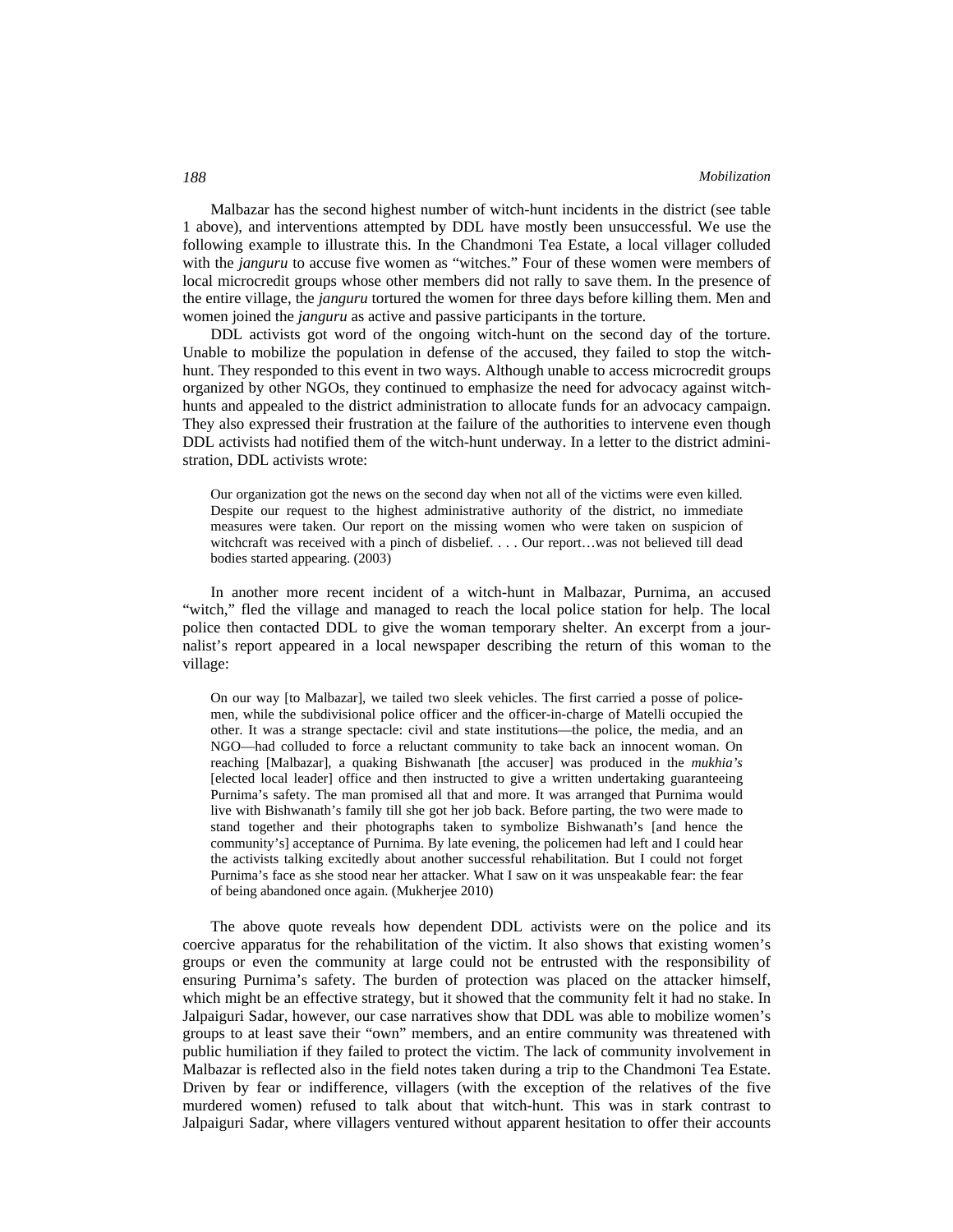of witch-hunt incidents to the second author. At the Chandmoni Estate, almost all requests for an interview met with a uniform response: "We were not present."

DDL seemed to have no influence in the area. Suchetana explained why DDL failed to attract audiences for the anti-witch-hunt campaign:

Our hands are tied without the help of police in the area. . . . If we do not have the resources [through microcredit] then how will we stop witch-hunts? Why would the women [of the village] pay attention to our lectures? The other NGOs who operate in the area are not interested in collaborating with us against witch-hunts . . . and why would they? The government does not have programs to stop witch-hunts! No programs means no money. (personal interview, 2007, Jalpaiguri district)

Suchetana's narrative supports the arguments advanced in this section. It attests to DDL's inability (given lack of access to existing microcredit groups) to mobilize local women by inducement, persuasion, or the promise of safety in numbers that underlies group-based action. It betrays the activists' dependence upon the local police for intervening in witch-hunts.

Although this activist stated that government funds were required (in the absence of microcredit finance) to support an anti-witch-hunt campaign, and that would presumably pull other NGOs into the fray, the experience of Alipurduar shows that government funding comes with its own drawbacks. It interferes with activists' ability to design campaigns based on their on-the-ground knowledge of what incentives are likely to work or what arguments are likely to resonate with the local population. Their frames are likely to be guided by government objectives and campaigns stilted with the presence of powerful political outsiders.

Alipurduar is the subdivision that has the largest number of incidents of witch-hunts (see table 1 above). There are no NGOs that implement microcredit loan programs, and thus there are no existing women's self-help groups that might be tapped for mobilization against witchhunts. DDL formally recognizes its goal of working to prevent witch-hunts, but it has been able to achieve what might best be described as a general "awareness campaign" against witch-hunts that is directed toward the community at large.

DDL activists found that they could not expect people to turn out for meetings voluntarily. Nor was it possible to rely on their low cost strategy (used in Jalpaiguri Sadar) of conducting anti-witch-hunt advocacy by concealing it under the pretext of microcredit group meetings. On account of the severity of the witch-hunt situation in Alipurduar, the local police allocated some funds to DDL to develop a campaign strategy. Unfortunately, this has meant that the police also attempted to steer DDL toward solutions they believed were the most appropriate. Shipra, an activist with DDL, explains:

The police want the DDL to organize a family counseling center as part of the anti-witchhunts campaign. What will a family counseling center do? We want total eradication of witchhunts that can only be possible if we are able to involve the community, particularly the women, as a whole. There are differences in the way we and the police want to operate. We have grievances against the police for their neglect of the problem and for not realizing the importance of the problem of witch-hunts. (personal interview, 2006, Jalpaiguri district)

The involvement of the local police department and local political leaders ensures a good turnout at "awareness" meetings organized by the DDL, but by the same token, their presence at such meetings turns the conversation away from themes like women's empowerment that have been used by DDL activists with success in Jalpaiguri Sadar. In one such "awareness" meeting that was held after two women were stoned to death on suspicion of practicing witchcraft, there were no direct references to local women and their challenges. No attempts were made to present the witch-hunts as a shared problem or craft an argument as to why it might be in the community's shared interest to intervene against witch-hunts. In line with police logic, witch-hunts were presented as a problem that affected individuals and for which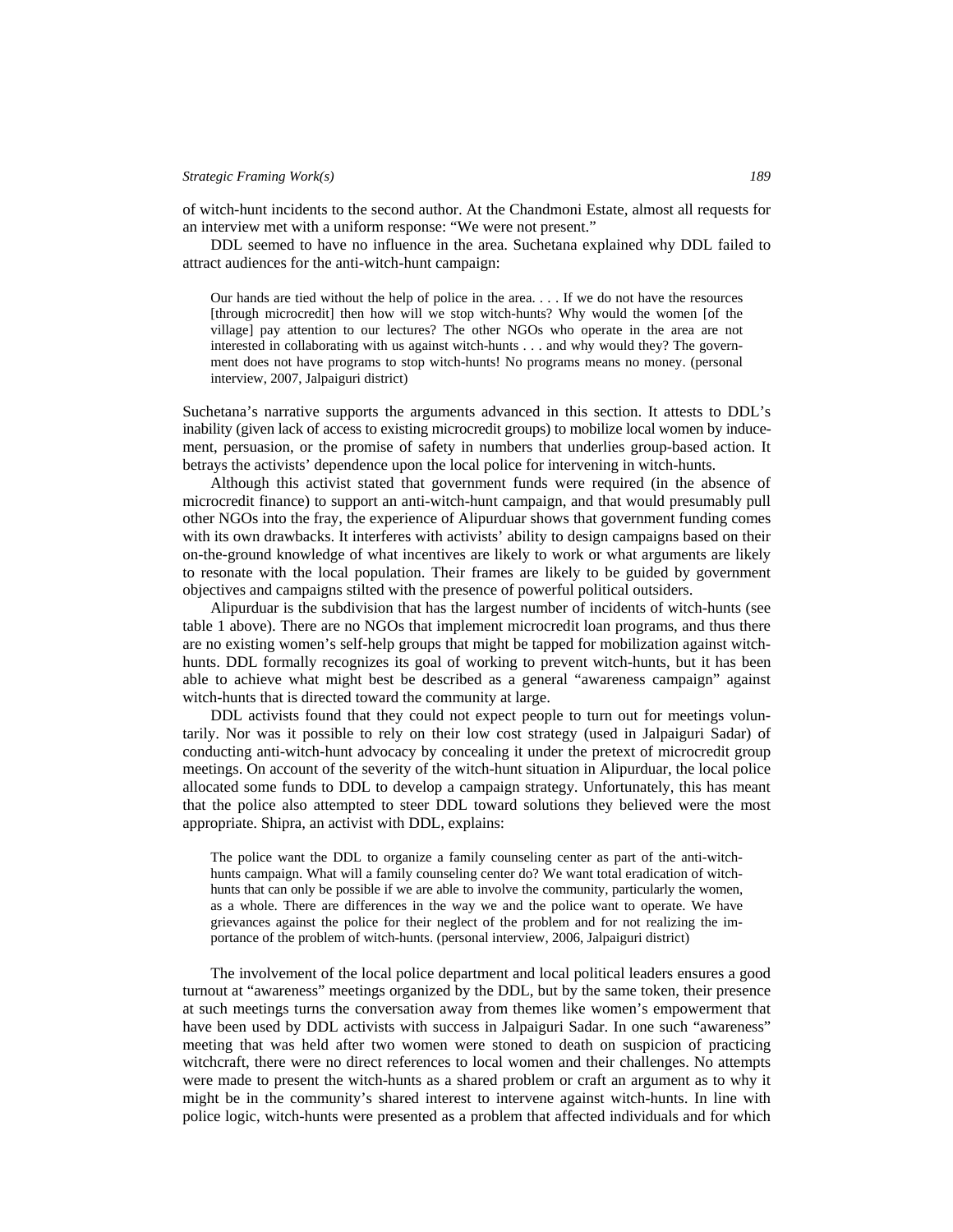other individuals were to be held accountable. DDL activists, police officials, representatives of political parties, and local leaders condemned witch-hunts as a heinous practice and in their speeches stressed the importance of increasing health and education services as a remedy to the problem.

The following narrative shows how DDL activists felt thwarted in Alipurduar. They were invited to subdivision headquarters to attend a meeting of locally elected leaders and present an update on the development situation in Alipurduar. Suchetana, a DDL activist, narrated that she began her report with the issue of witch-hunts: "As you all know this area has many witch-hunt incidents going on. Why does a witch-hunt happen...?" She was interrupted in mid-sentence by the chair of the meeting who asked, "Why don't we come to that later? Why don't you give us a report on the education, health, and childcare issues? The state government wants us to prepare a report soon." As she tried to argue that witch-hunts were a serious problem, she was diverted by the chair who noted, "The only way it [witch-hunts] can be stopped is through health and education programs. Once you get them educated, there will be no witch-hunts."

From the perspective of DDL activists, their problem in Malbazar and Alipurduar was the same: the lack of access to existing microcredit groups in Malbazar, and the absence of microcredit groups altogether in Alipurduar, prevented them from undertaking a strategic frames-based advocacy campaign. In Malbazar, DDL activists relied more on police-led rescue operations than advocacy, while in Alipurduar, activists attempted a serious advocacy campaign (because of the severity of witch-hunts in the area), but their dependence on police funding restricted them from using their preferred strategic frames. Attempts to mobilize the population failed in both places.

Alipurduar is the most remote of the three subdivisions in this study, and because of this, few NGOs work in the area. Every year parts of this subdivision are cut off from the rest of the district because of monsoon floods. In contrast, the district capital is located in the subdivision of Jalpaiguri Sadar where we have seen successful cases of mobilization. It has relatively better roads and public infrastructure. While a larger number of NGOs work here in general, this may not be consequential to our study, as most are reluctant to venture into the arena of combating witch-hunts. Arguably, any NGO committed to a movement against witch-hunts should be drawn to Alipurduar despite its relative inaccessibility. Furthermore, microcredit self-help groups, however numerous they may be, are not likely to generate mobilization against witch-hunts without active advocacy by NGOs that supervise those groups. This is evident from the experience in Malbazar. Better roads and communications infrastructure might enable more rapid mobilization against witch-hunts or quicker police intervention, but the challenge is to galvanize mobilization in the first place. In this regard, microcredit women's groups and strategic frames appear to be individually necessary and only jointly sufficient causes of successful mobilization outcomes.

# **CONCLUSION**

It is not clear if strategic framing work produced a real change in long-standing beliefs in the existence of witches in Jalpaiguri Sadar. But in generating a new set of meanings and motivations for action, these frames proved effective enough to produce collective action against the practice of witch-hunts by drawing on, but not fracturing, the microcredit networks.

It is interesting to note the absence of any direct references to diseases or illness in the strategic frames used by DDL activists in Jalpaiguri Sadar. One explanation could be that the activists do not wish to challenge the government's record in terms of welfare service provisions (medical clinics, hospitals, etc.) in the area. They are possibly driven by the need to cultivate movement allies within the local government apparatus so that they can count on them to prevent or penalize witch-hunting. Of course, DDL is also dependent on government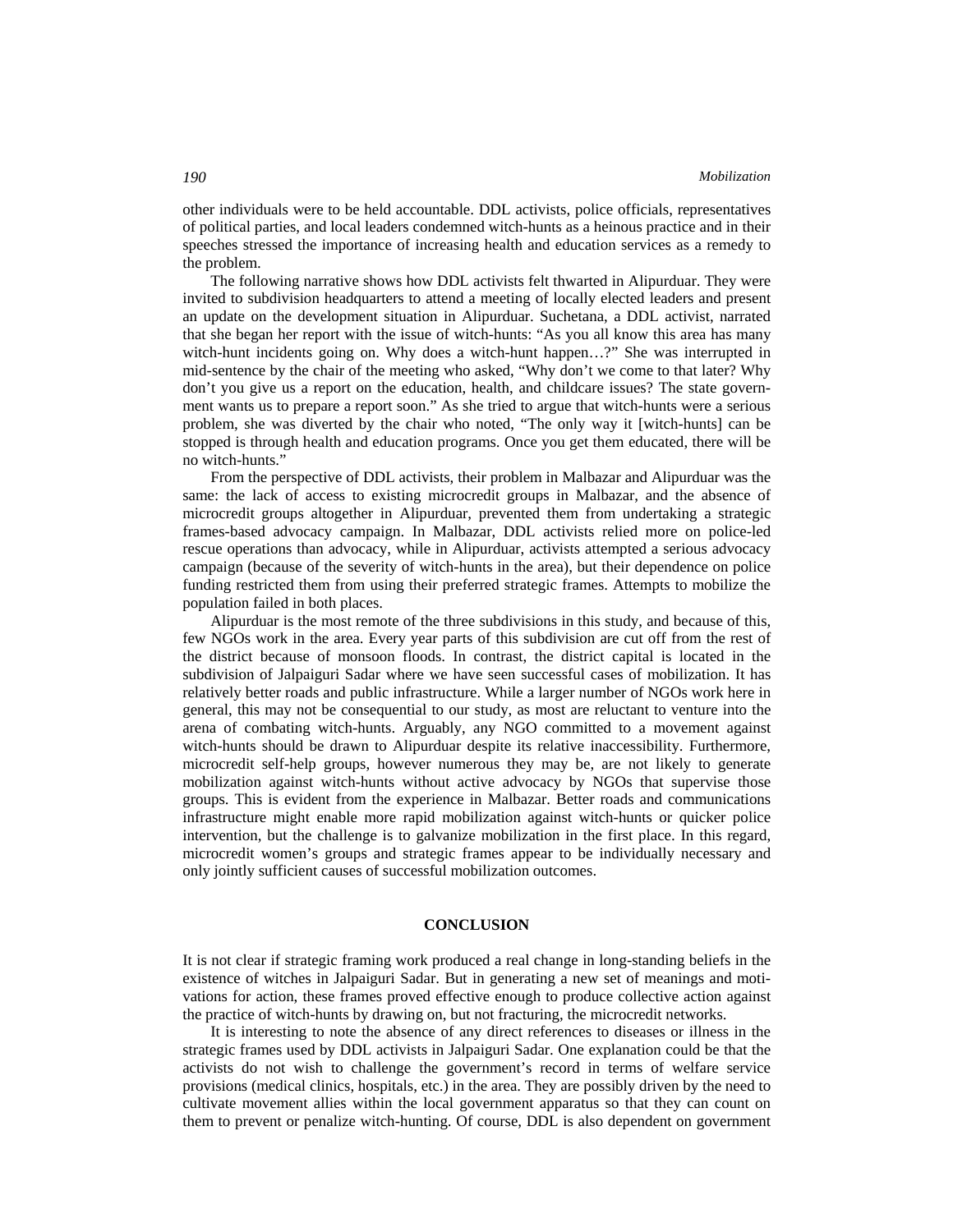schemes for economic resources that they can then distribute in the form of microcredit loans and harness participating women's groups in the mobilization against witch-hunts. It is primarily this work that has brought them considerable publicity outside the area. Finally, a focus on health and healing would inevitably involve an analysis of the role of the local diviner, the reliance on traditional practices, etc. This could alienate the community, but more important, the argument that apparently mysterious ailments can be explained and cured would be impossible to make in a credible manner given the lack of medical infrastructure and the possibility of a cure. In contrast, the connection that was strategically framed between male alcoholism and the launching of witch-hunts was observable on a regular basis on Friday afternoons, and the argument that witch-hunts divided the community and made them vulnerable to exploitation by conspiring nontribal interests and powerful villagers echoed with the resentments bred by their life experiences of deep poverty.

Also noteworthy is the absence of a countermovement to the mobilization led by DDL activists. In other parts of India, various tribal organizations have emerged that are defending the right to protect their indigenous culture, but such campaigns have yet to reach these remote tea plantation communities. Perhaps the leadership of such a countermovement could arise at some point from the truly committed believers and practitioners of alternative medicine, such as the *janguru*.

Despite limitations, DDL activists were able to mobilize successfully on numerous occasions in Jalpaiguri Sadar. They recognized the potential for collective action in the groupbased structure of the microcredit loan programs that they supervised. Strategic frames were successfully used to translate this potential social capacity into actual mobilization against the community's long-standing cultural practice of witch-hunting. Evidence from Malbazar indicates that without the strategic framing of advocacy, these women participants do not mobilize even to save their own. We also find that microcredit groups are necessary if strategic framing-based advocacy is to succeed. In Alipurduar particularly, where microcredit groups were absent, DDL activists found themselves dependent on police funding to sustain their advocacy campaign and grew increasingly frustrated by police attempts to direct their agenda.

Ultimately, the combination of self-help groups *and* strategic framing seems to produce limited but still remarkable successes. Although cultural and material structures constrain the possibility of radical transformative action, strategic framing that successfully welds the microcredit groups with the anti-witch-hunt movement has managed to generate collective action that has the potential, if sustained, to produce gradual cultural change in these communities.

# **NOTES**

<sup>&</sup>lt;sup>1</sup> Critics of microcredit loans contend that instead of empowering women participants, recent experiences in countries like Egypt and Morocco suggest that microcredit can increase women's indebtedness and social vulnerability (Poster and Salime 2002; Keating, Rasmussen, and Rishi 2010). 2

<sup>&</sup>lt;sup>2</sup> For the sake of anonymity, we have used fictitious names for locations, organizations and individuals wherever appropriate. For the same reason, official affiliations of interview respondents are not mentioned.

Although we have controlled for a number of factors that could potentially interfere with our explanation, we do not claim that these are the only possible factors explaining how members of the community can act to change their own spiritual beliefs and practices. Cross-regional and even cross-country comparisons may be useful to test our findings further. Unfortunately, this is beyond the scope of this article.

<sup>&</sup>lt;sup>4</sup> Data for this study were collected by the second author as part of a bigger project on the study of witch-hunts among plantation workers in the area. Due to the sensitive nature of the study, the second author relied on an NGO (described as DDL in this study) to get access to the field in 2005. The confidence of the local population was gradually gained by means of frequent trips to the villages, living on-site, participating in their daily lives, and observing DDL activists' work in the areas of children's education, health, and poverty alleviation projects. Apart from the twenty-five activists and ten members from various self-help groups, the second author interviewed another forty-five participants for this study. These additional participants were villagers who participated in the hunt, women accused of witchcraft, and the family members of the accused women, among others. A translator intervened if required to translate some words from Sadri to Bengali. The interviews were conducted in a mix of Bengali and Sadri (the tribal dialect that is very similar to Bengali). The second author is a native Bengali speaker.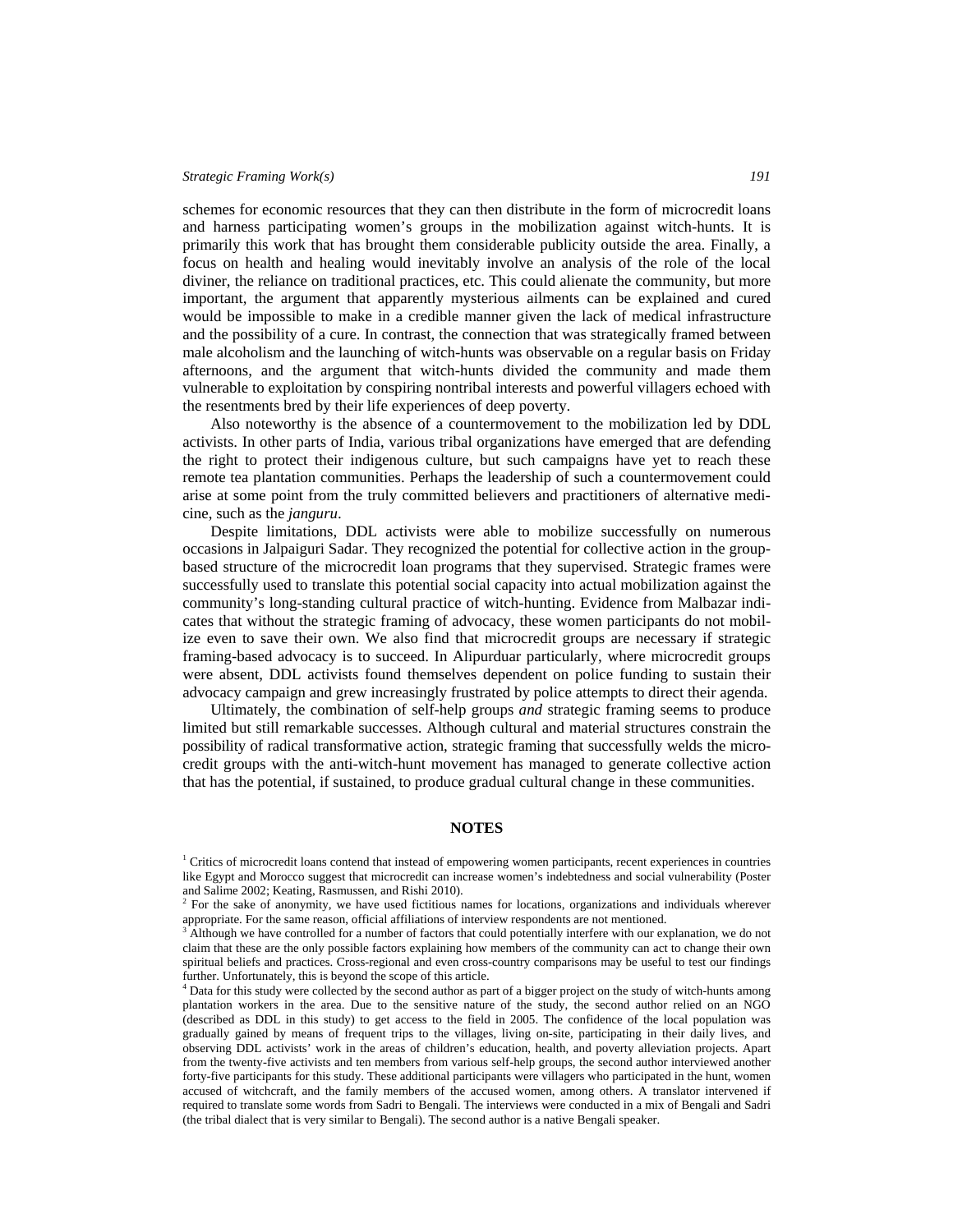<sup>5</sup> According to data collected by the second author, from 1980-2005 there were 462 cases of witch-hunts recorded by newspaper and police archives in the Dooars region. The problem of missing data is acute because many cases are not recorded in police files as "witch-hunts."

<sup>6</sup> The Indian government announces these Welfare Schemes to benefit a cross section of society. These schemes could be either central, state-specific, or a joint collaboration between the center and the states. NGOs are often assigned the task of administering the schemes that range from agricultural to educational, health-related, etc. For more information, see http://india.gov.in/govt/schemes.php. 7

<sup>7</sup> This is a pattern similar to the witch-hunts in Salem and pre-modern England, where women comprised most of those among the accusers as well as the accused.

<sup>8</sup> In some cases, particularly within the category of surprise attacks, men can also initiate the accusation.

 $9$  This argument is germane to other gendered practices, such as female genital mutilation and domestic violence, in which women have been found to support oppressive patriarchal practices (Yount 2002; Abraham 2002). <sup>10</sup> The school was a single storied, three room structure that badly needed a fresh coat of paint and repairs. However,

as this was one of the "better" schools in the area with two brick latrines and a big playground, it provided the perfect spot for the meeting.

11 BPL schemes attract a lot of attention in villages. Under this scheme, families are classified on the basis of whether they fall "below" or "above" the poverty line. Falling below the poverty line brings some benefits from the government in the form of interest free loans and other aid packages.<br><sup>12</sup> In the concluding section of the state of the section of the state of the section of the state of the section of the state of the section of the section

12 In the concluding section of this article, we highlight some noticeable absences from the frames used by DDL activists.

<sup>13</sup> Based on the data collected by the second author, 65 percent of the women who were accused were married.

# **REFERENCES**

- Abraham, Margaret. 2002. *Speaking the Unspeakable: Marital Violence among South Asian Immigrants in the United States*. New Brunswick, NJ: Rutgers University Press.
- Baruya, Ananya. 2005. *Belief in Witch: Witch Killing in Dooars*. New Delhi: Northern Book Center.
- Beamish, Thomas D., and Amy J. Luebbers. 2009. "Alliance Building across Social Movements: Bridging Difference in a Peace and Justice Coalition." *Social Problems* 56(4): 647-76.
- Benford, Robert D. 1993. "Frame Disputes within the Nuclear Disarmament Movement." *Social Forces* 71(3): 677-701.
- Bernstein, Mary and Marcie De la Cruz. 2009. "What are You?: Explaining Identity as a Goal of the Multiracial Hapa Movement." *Social Problems* 56(4): 722-745.
- Borland, Elizabeth. 2004. "Cultural Opportunities and Tactical Choice in the Argentine and Chilean Reproductive Rights Movement." *Mobilization* 9(3): 327-39.

Bhadra, Mita. 1992. *Women Workers of Tea Plantations in India*. New Delhi: Heritage Publishers.

Bhadra, Ranajit K. 1997. *Social Dimension of Health of Tea Plantation Workers in India*. Dibrugarg, Assam: NL Publishers.

Bhowmik, Sharit. 1981. *Class Formation in the Plantation System*. New Delhi: People's Publishing House.

- Bhowmik, Sharit K., Virginius Xaxa, and M.A. Kalam.1996. *Tea Plantation Labor in India*. New Delhi: Friedrich Ebert Stiftung.
- Butler, Judith. 1988. "Performative Acts and Gender Constitution: An Essay in Phenomenology and Feminist Theory." *Theatre Journal* 40(4): 519-31.
- Centre for Education and Communication (CEC). 2007. "Fact Finding Report." Centre for Education and Communication, New Delhi and United Trades Union Congress. May. Retrieved February, 2011 (sanhati.com/articles/236).
- Chaudhuri, Soma. Forthcoming. "Women as Easy Scapegoats: Witchcraft Accusations and Women as Targets in Tea Plantations of India." *Violence Against Women.*
- Chaudhury, Samrat, and Nitin Varma. 2002. "Between Gods/Goddesses/Demons and 'Science': Perceptions of Health and Medicine among Plantation Laborers in Jalpaiguri District, Bengal." *Social Scientist* 30(5-6): 18-38.
- Coleman, James S. 1988. "Social Capital in the Creation of Human Capital." *American Journal of Sociology* 94(Supplement): 95-120.
- Cress, Daniel M., and David A. Snow. 2000. "The Outcomes of Homeless Mobilization: The Influence of Organization, Disruption, Political Mediation, and Framing." *American Journal of Sociology* 105(4): 1063-1104.
- Deshmukh-Ranadive, Joy, and Ranjani K. Murthy. 2005. "Introduction: Linking the Triad." Pp. 31-60 in *Microcredit Poverty and Empowerment*, edited by Neera Burra, Joy Deshmukh-Ranadive, and Ranjani K. Murthy. New Delhi: Sage Publications India Pvt. Ltd.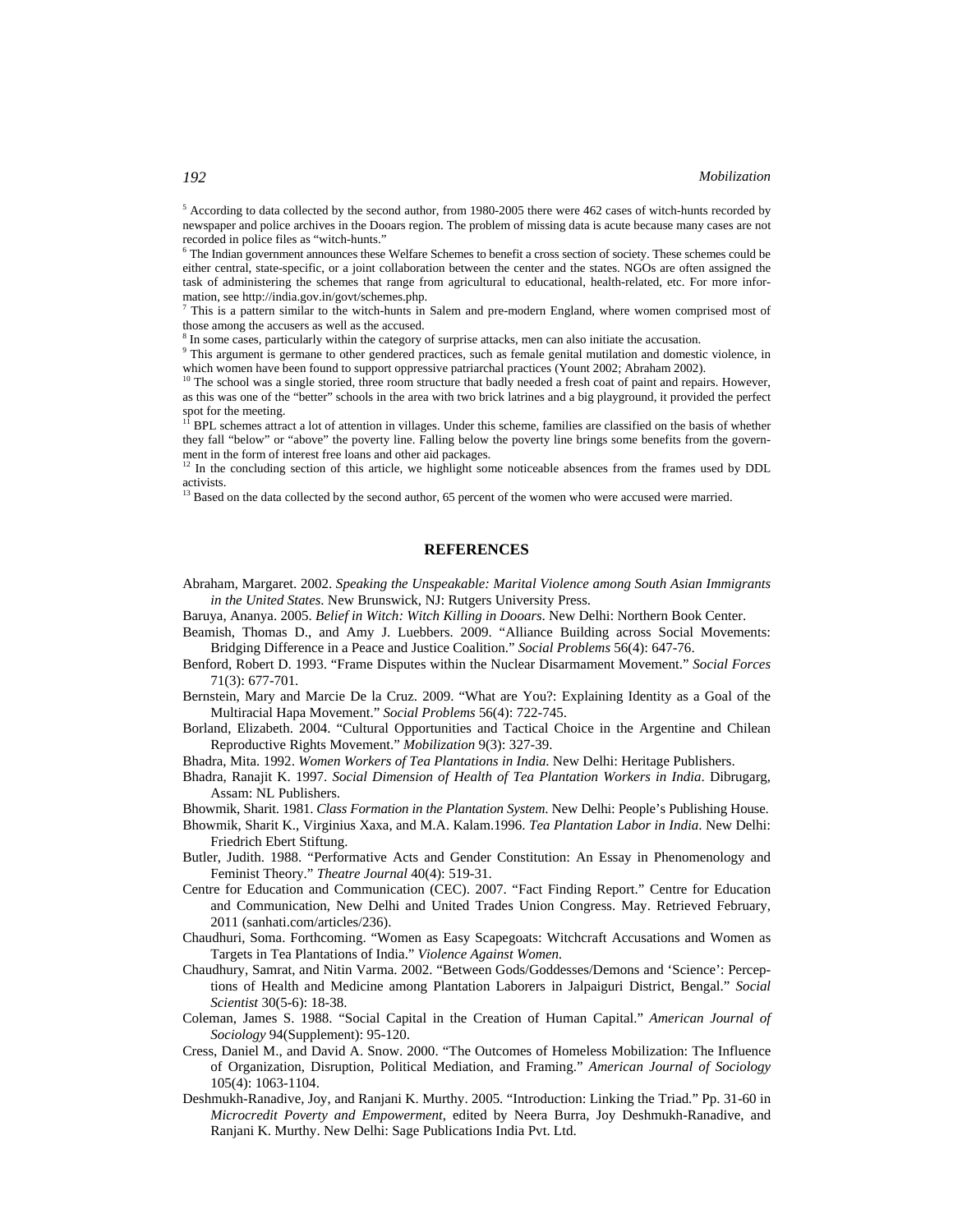- Fitzgerald, Scott T. 2009. "Cooperative Collective Action: Framing Faith-based Community Development." *Mobilization* 14(2): 181-198.
- Gamson, William A., and David S. Meyer. 1996. "Framing Political Opportunity." Pp. 275-90 in *Comparative Perspectives on Social Movements*, edited by Doug McAdam, John D. McCarthy, and Mayer N. Zald. Cambridge: Cambridge University Press.
- Gornick, Janet C., and David S. Meyer. 1998. "Changing Political Opportunity: The Anti-Rape Movement and Public Policy." *Journal of Policy History* 10: 367-98.
- Hirschmann, David. 2006. "From 'Home Economics' to 'Microfinance': Gender Rhetoric and Bureaucratic Resistance." Pp. 71-86 in *Women and Gender Equity in Development Theory and Practice: Institutions, Resources, and Mobilization*, edited by Jane S. Faquette and Gale. Summerfield. Durham, NC: Duke University Press.
- Jasper, James M. 2004. "A Strategic Approach to Collective Action: Looking for Agency in Social Movement Choices." *Mobilization* 9(1): 1-16.
- Kabeer, Naila. 2000. "Conflicts over Credit: Re-evaluating the Empowerment Potential of Loans to Women in Rural Bangladesh." *World Development* 29(1): 63-84.
- Keating, Christine, Claire Rasmussen, and Pooja Rishi 2010. "The Rationality of Empowerment: Microcredit, Accumulation by Dispossession, and the Gendered Economy." *Signs* 36(1): 153-176.
- Kumar, Purnendu. 2006. *State and Society in North-East India: A Study of Immigrant Tea Plantations Laborers*. New Delhi: Regency Publications.
- Mayoux, Linda. 2006. "Sustainable Microfinance for Women's Empowerment." Discussion Report from the International Mutual Learning Workshop, Chennai, India.
- McAdam, Doug. 1994. "Culture and Social Movements." Pp. 36-57 in *New Social Movements: From Ideology to Identity*, edited by Enrique Laraña, Hank Johnston, and Joseph R. Gusfield. Philadelphia: Temple University Press.
- McCammon, Holly. 2009 "Beyond Frame Resonance: The Argumentative Structure and Persuasive Capacity of Twentieth-Century US Women's Jury-Rights Frame." *Mobilization* 14(1): 45-64.
- McCammon, Holly, and Karen Campbell. 2002 "Allies on the Road to Victory: Coalition Formation Between the Suffragists and the Woman's Christian Temperance Union." *Mobilization* 7(3): 231-51.
- Melucci, Alberto. 1996. *Challenging Codes: Collective Action in the Information Age*. New York: Cambridge University Press.
- Meyer, David. 2006. "Claiming Credit: Stories of Movement Influence as Outcomes." *Mobilization* 11(3): 281-98.
- Mukherjee, Uddalak. 2010. "Victims of a Cruel Spell." *The Telegraph*, August 19.
- Nongbri, Tiplut. 1998. "Gender Issues and Tribal Development." Pp. 221-46 in *Antiquity to Modernity, Vol. II: Tribal Self-Management in Northeast India*, edited by Bhupinder Singh. New Delhi: Inter-India Publications.
- Noy, Darren 2009. "When Framing Fails: Ideas, Influence, and Resources in the San Francisco's Homeless Policy Field." *Social Problems* 56(2): 223-42.
- Obach, Brian K. 2004. *Labor and the Environmental Movement: The Quest for Common Ground*. Cambridge, MA: MIT Press.
- Oliver, Pamela E., and Hank Johnston. 2000. "What a Good Idea! Ideologies and Frames in Social Movement Research." *Mobilization* 4(1): 37-54.
- Ortner, Sherry B. 2005. "Subjectivity and Cultural Critique." *Anthropological Theory* 5(1): 31-52.
- Polletta, Francesca. 2006. *It Was Like a Fever: Storytelling in Protest and Politics*. Chicago: University of Chicago Press.
- Poster, Winifred, and Zakia Salime. 2002. "The Limits of Microcredit: Transnational Feminism and USAID Activities in the United States and Morocco." Pp. 189-219 in *Women's Activism and Globalization: Linking Local Struggles and Transnational Politics*, edited by Nancy Naples and Manisha Desai. New York: Routledge.
- Reese, Ellen. 1996. "Maternalism and Political Mobilization: How California's Postwar Child Care Campaign Was Won." *Gender & Society* 10(5): 566-89.
- Reid, Herbert G., and Ernest J. Yanarella. 1974. "Toward a Post-Modern Theory of American Political Science and Culture: Perspectives from Critical Marxism and Phenomenology." *Cultural Hermeneutics* 2: 91-166.
- Rucht, Dieter. 1999. "The Impact of Environmental Movements in Western Societies." Pp. 204-24 in *How Movements Matter: Theoretical and Comparative Studies on the Consequences of Social Movements*, edited by Marco Giugni, Doug McAdam, and Charles Tilly. Minneapolis: University of Minnesota Press.